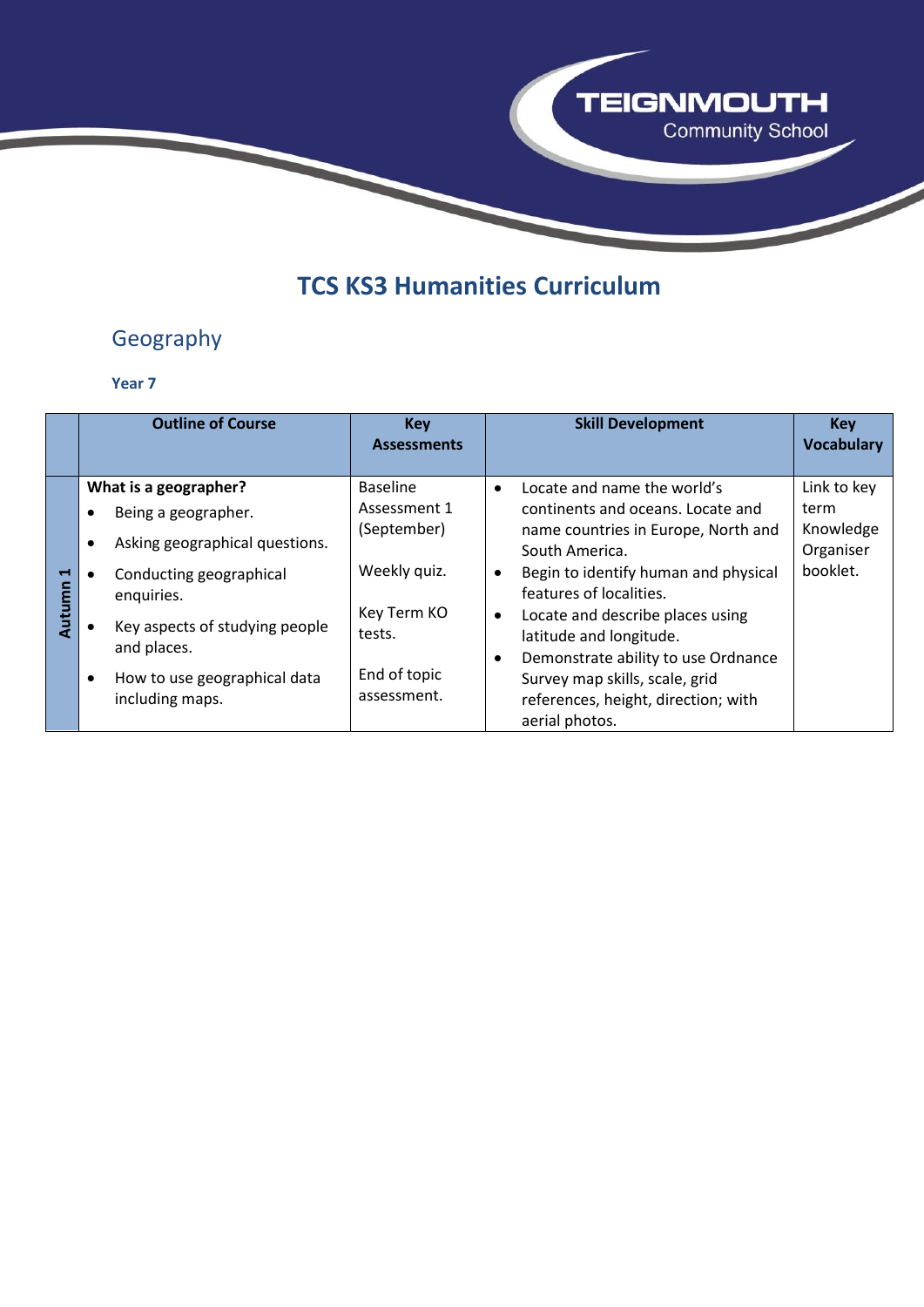| $\mathbf{\tilde{z}}$<br>Autumn | How do we use our planet as a<br>natural resource?<br>The different elements that<br>make up our planet and how<br>they interact.<br>How rocks and soils form and<br>$\bullet$<br>their importance to life.<br>What a biome is and how the<br>$\bullet$<br>rainforest biome works.<br>How people use the Earth's<br>natural resources such as water,<br>oil and energy supplies.<br>The difference between<br>$\bullet$<br>renewable and non-renewable | Weekly quiz.<br>Key term KO<br>tests.<br>End of topic<br>assessment. | Link to key<br>Identify the Earth's spheres and how<br>$\bullet$<br>they are interconnected and<br>term<br>Knowledge<br>understand the concept of geological<br>Organiser<br>time<br>booklet.<br>Understand the three categories of<br>$\bullet$<br>rocks and how rocks are weathered<br>Understand the composition and<br>$\bullet$<br>formation of soils<br>Understand how biomes are formed<br>$\bullet$<br>by the interaction of the Earth's<br>spheres - rainforest<br>Identify how people use the Earth's<br>$\bullet$<br>natural resources - rocks, soil,<br>biomes, water, and oil.                                                                                                                                                                    |
|--------------------------------|--------------------------------------------------------------------------------------------------------------------------------------------------------------------------------------------------------------------------------------------------------------------------------------------------------------------------------------------------------------------------------------------------------------------------------------------------------|----------------------------------------------------------------------|----------------------------------------------------------------------------------------------------------------------------------------------------------------------------------------------------------------------------------------------------------------------------------------------------------------------------------------------------------------------------------------------------------------------------------------------------------------------------------------------------------------------------------------------------------------------------------------------------------------------------------------------------------------------------------------------------------------------------------------------------------------|
|                                | resources.                                                                                                                                                                                                                                                                                                                                                                                                                                             |                                                                      | Classify and evaluate sources of<br>$\bullet$<br>renewable and non-renewable forms<br>of energy<br>Define a geographical concept -<br>$\bullet$<br>sustainability and communicate views<br>about the need to use natural<br>resources sustainably.                                                                                                                                                                                                                                                                                                                                                                                                                                                                                                             |
| Spring                         | What is an economy?<br>Economic activities and what<br>they are like at different scales,<br>from local to global.<br>Ways in which jobs can be<br>٠<br>arranged into groups or sectors.<br>The range of jobs people do and<br>$\bullet$<br>how jobs have changed over<br>time.<br>Trade and how it has become<br>global.<br>The UK economy, how it has<br>$\bullet$<br>developed and how our links<br>with the world have grown.                      | Weekly quiz.<br>Key term KO<br>test.<br>End of topic<br>assessment.  | Link to key<br>Understand the growth of<br>$\bullet$<br>manufacturing in China.<br>term<br>Knowledge<br>Understand geographical terms and<br>$\bullet$<br>Organiser<br>ideas - economy, trade, ports,<br>booklet.<br>globalisation, containerisation and<br>economic sectors<br>Classify jobs into economic sectors<br>$\bullet$<br>Understand economic systems at a<br>variety of scales<br>Understand how economies evolve<br>$\bullet$<br>through time and how places are<br>interconnected and interdependent<br>through trade.<br>Consider the impact of economic<br>$\bullet$<br>activities on the environment.<br>Make decisions. Compare an OS map<br>$\bullet$<br>with an aerial photo to identify<br>location factors for a car plant and a<br>port. |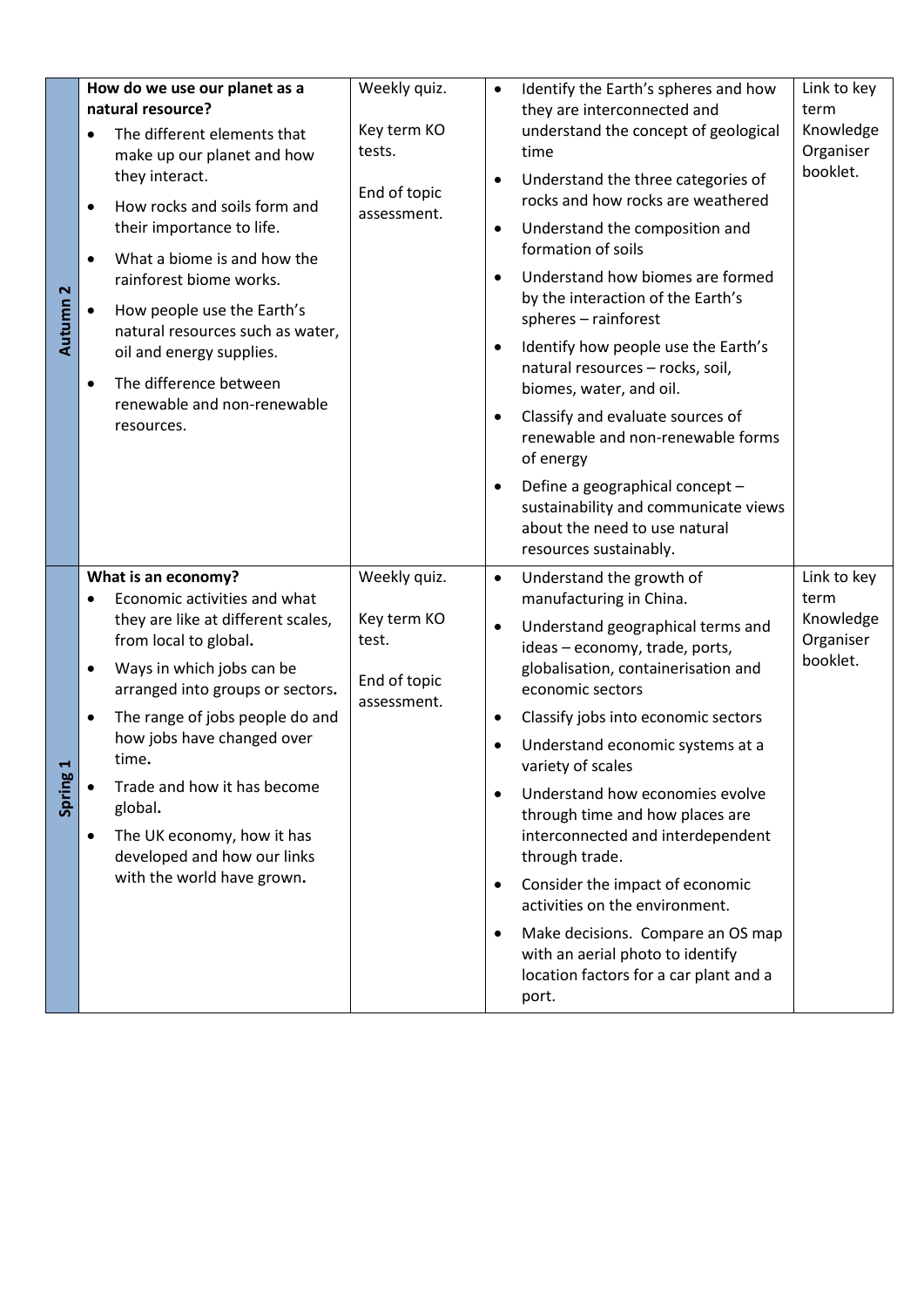|                       | What is weather and climate?                                                   | Weekly quiz.                | Link to key<br>Understand the difference between<br>$\bullet$                                                              |
|-----------------------|--------------------------------------------------------------------------------|-----------------------------|----------------------------------------------------------------------------------------------------------------------------|
|                       | The concepts of weather and                                                    |                             | weather and climate<br>term                                                                                                |
|                       | climate.<br>The elements that make up the<br>$\bullet$<br>weather and climate. | Key term KO<br>test.        | Knowledge<br>Understand the basic principles,<br>Organiser<br>processes and patterns of weather<br>booklet.<br>and climate |
|                       | How the weather is measured.<br>$\bullet$                                      | End of topic<br>assessment. | Understand the characteristic                                                                                              |
|                       | How to read weather maps<br>$\bullet$<br>using the synoptic code.              |                             | features of depressions and<br>anticyclones and how they affect the<br>weather                                             |
| Spring 2 and Summer 1 | How to distinguish between<br>$\bullet$<br>weather and climate.                |                             | Understand how weather is<br>measured, recorded and forecast -<br>role of the Met Office.                                  |
|                       |                                                                                |                             | Use the synoptic code, weather<br>charts and satellites to analyse<br>weather patterns                                     |
|                       |                                                                                |                             | Interpret and draw climate graphs for<br>٠<br>the UK                                                                       |
|                       |                                                                                |                             | Interpret climate maps for the UK<br>and the world                                                                         |
|                       |                                                                                |                             | Describe and explain weather<br>٠<br>patterns and the climate of the UK.                                                   |
|                       |                                                                                |                             | Conduct a geographical enquiry to<br>identify patterns of weather for a<br>locality for a week.                            |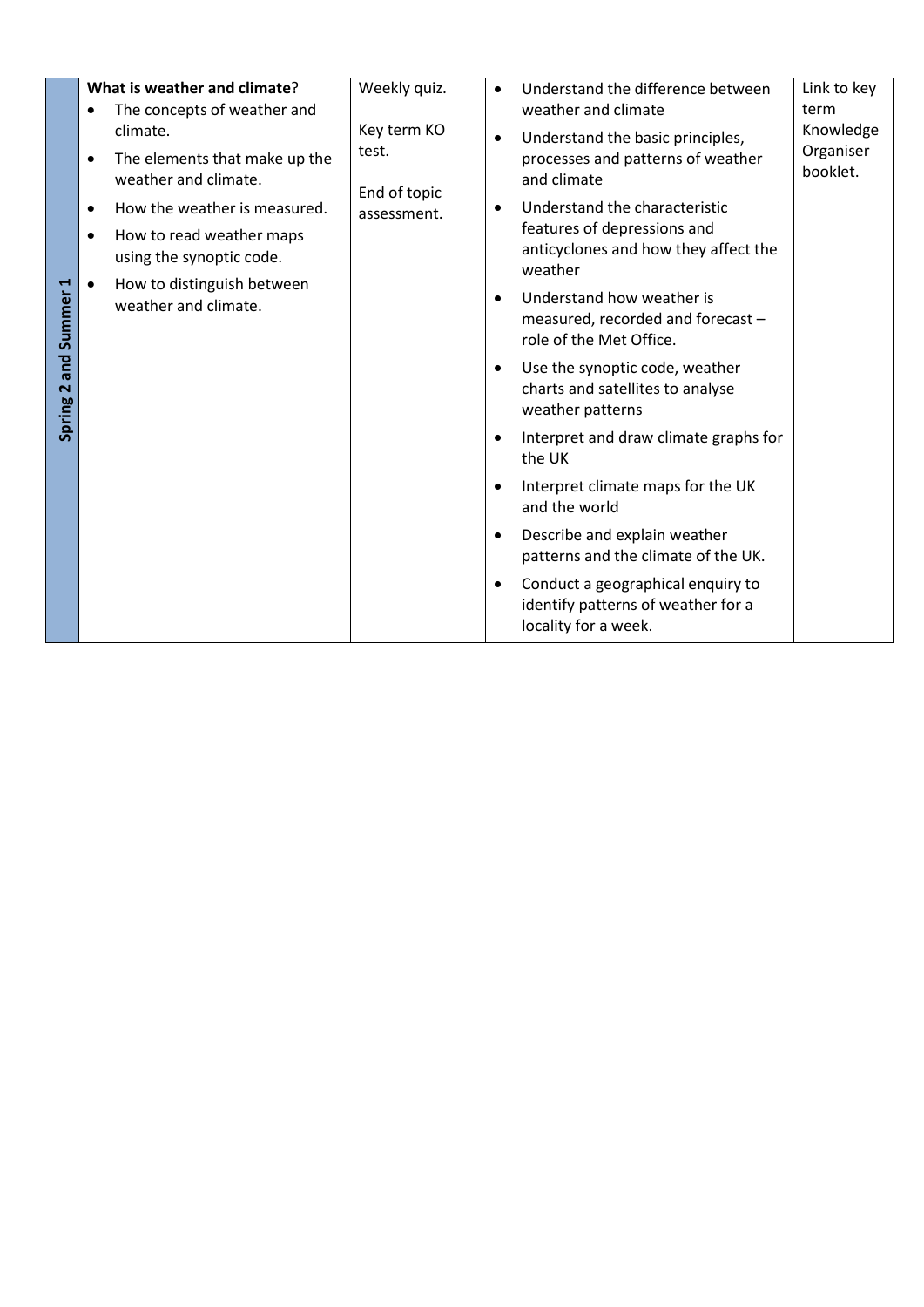|          | Is the geography of Russia a curse<br>or a benefit?                                    | Weekly quiz.         | Link to key<br>Locate Russia and its surrounding<br>$\bullet$<br>term<br>countries                                   |  |  |  |                                                                                                    |
|----------|----------------------------------------------------------------------------------------|----------------------|----------------------------------------------------------------------------------------------------------------------|--|--|--|----------------------------------------------------------------------------------------------------|
|          | What Russia is like.<br>$\bullet$                                                      | Key word KO<br>test. | Knowledge<br>Identify key features of Russia's<br>$\bullet$<br>Organiser                                             |  |  |  |                                                                                                    |
|          | The physical landscape, climate<br>$\bullet$<br>and natural environment of<br>Russia   | assessment.          | End of topic                                                                                                         |  |  |  | physical landscape, climate,<br>booklet.<br>environments, population<br>distribution, and economy. |
|          | How Russia's physical<br>$\bullet$<br>geography has influenced its<br>human geography. | <b>Baseline</b>      | Understand the features and causes<br>$\bullet$<br>of a continental climate                                          |  |  |  |                                                                                                    |
|          | How important Russia is to the<br>$\bullet$<br>world.                                  | assessment 2.        | Understand how biomes are formed<br>$\bullet$<br>by the interaction of the Earth's<br>spheres - taiga, tundra        |  |  |  |                                                                                                    |
|          |                                                                                        |                      | Understand the distribution of<br>natural resources and economic<br>activities across Russia                         |  |  |  |                                                                                                    |
| Summer 2 |                                                                                        |                      | Appreciate how cold temperatures<br>impact on people's lives                                                         |  |  |  |                                                                                                    |
|          |                                                                                        |                      | Understand how size and physical<br>$\bullet$<br>geography affect the economic<br>growth of Russia                   |  |  |  |                                                                                                    |
|          |                                                                                        |                      | Understand the population<br>$\bullet$<br>distribution pattern for Russia.                                           |  |  |  |                                                                                                    |
|          |                                                                                        |                      | Interpret and draw climate graphs for<br>$\bullet$<br>Russia. Interpret climate maps for<br>Russia                   |  |  |  |                                                                                                    |
|          |                                                                                        |                      | Use GiS/Google Earth to investigate<br>Russia                                                                        |  |  |  |                                                                                                    |
|          |                                                                                        |                      | Interpret and analyse a range of<br>$\bullet$<br>geographical data including different<br>viewpoints about an issue. |  |  |  |                                                                                                    |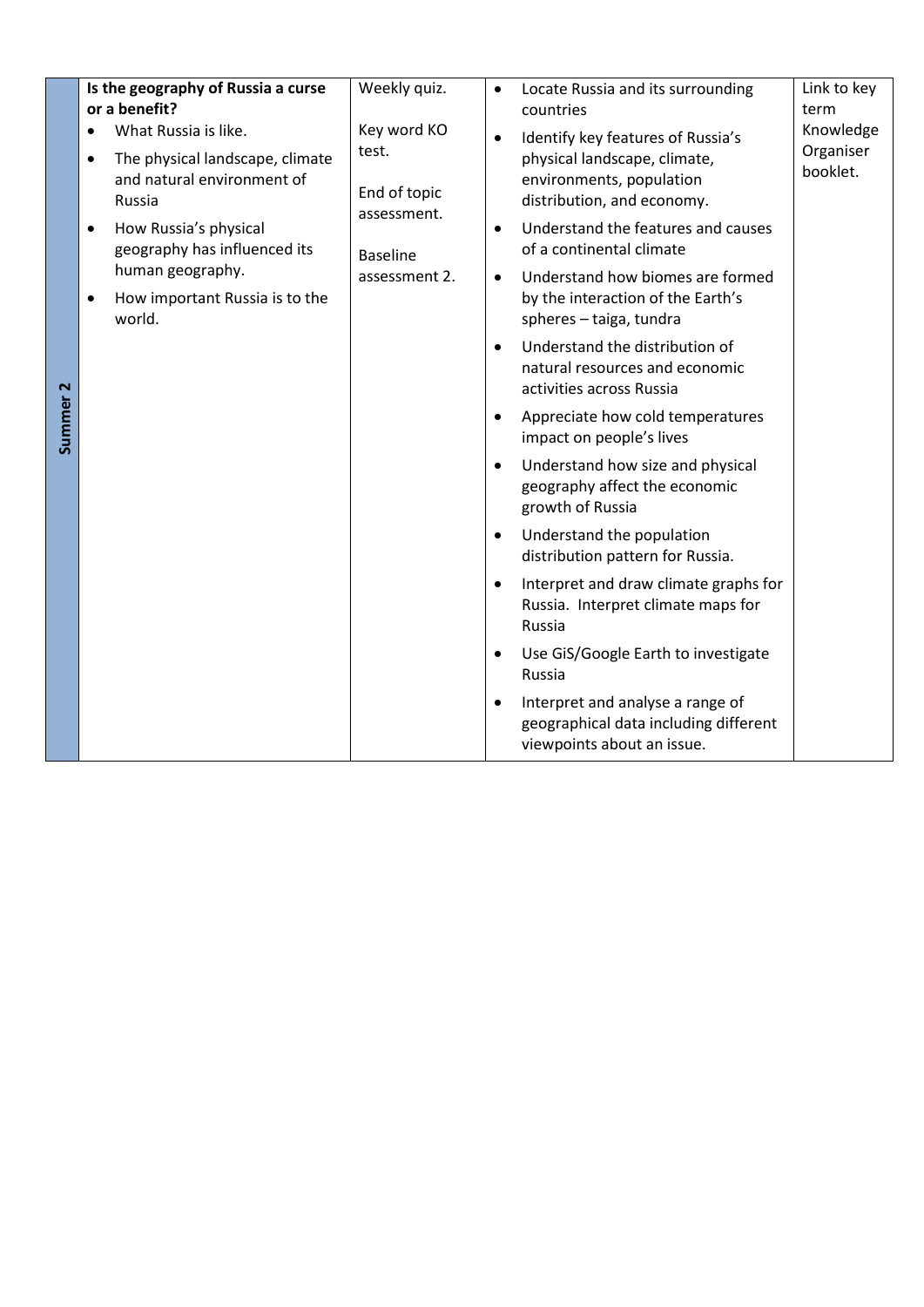|                                 | <b>Outline of Course</b>                                                                                                                                                                                                                                                                  | <b>Key</b><br><b>Assessments</b>                                    | <b>Skill Development</b>                                                                                                                                                                                                                                                                                                                                                                                                                                                                                                                                                                                                                                                                                                                                                                                                                                                                                                                                               | <b>Key</b><br><b>Vocabulary</b>                           |
|---------------------------------|-------------------------------------------------------------------------------------------------------------------------------------------------------------------------------------------------------------------------------------------------------------------------------------------|---------------------------------------------------------------------|------------------------------------------------------------------------------------------------------------------------------------------------------------------------------------------------------------------------------------------------------------------------------------------------------------------------------------------------------------------------------------------------------------------------------------------------------------------------------------------------------------------------------------------------------------------------------------------------------------------------------------------------------------------------------------------------------------------------------------------------------------------------------------------------------------------------------------------------------------------------------------------------------------------------------------------------------------------------|-----------------------------------------------------------|
| $\blacktriangleright$<br>Autumn | Why are rivers important?<br>What rivers are and how<br>$\bullet$<br>water flows into them.<br>How weathering, erosion<br>$\bullet$<br>and transportation create<br>river landforms.<br>To identify river landforms<br>$\bullet$<br>on OS maps.<br>Why rivers are important to<br>people. | Weekly quiz.<br>Key word KO<br>test.<br>End of topic<br>assessment. | Identify human and physical features of a<br>$\bullet$<br>locality - River Tees<br>Locate the world's major river basins.<br>$\bullet$<br>Understand the water cycle and drainage<br>$\bullet$<br>basin processes<br>Understand river processes - erosion,<br>$\bullet$<br>transportation, deposition - to create<br>landscapes<br>Identify river landscape features<br>$\bullet$<br>Identify how people use rivers<br>$\bullet$<br>Understand why people investigate drainage<br>$\bullet$<br>basin processes<br>Know how human and physical factors cause<br>$\bullet$<br>rivers to flood<br>Identify ways that people respond to river<br>$\bullet$<br>flooding<br>Identify how river flooding can be managed.<br>$\bullet$<br>Compare an OS map with an aerial photo to<br>$\bullet$<br>identify river features and how people use<br>rivers<br>Use an OS map to draw a cross-section of a<br>٠<br>river valley<br>Conduct a river fieldwork enquiry.<br>$\bullet$ | Link to key<br>term<br>Knowledge<br>Organiser<br>booklet. |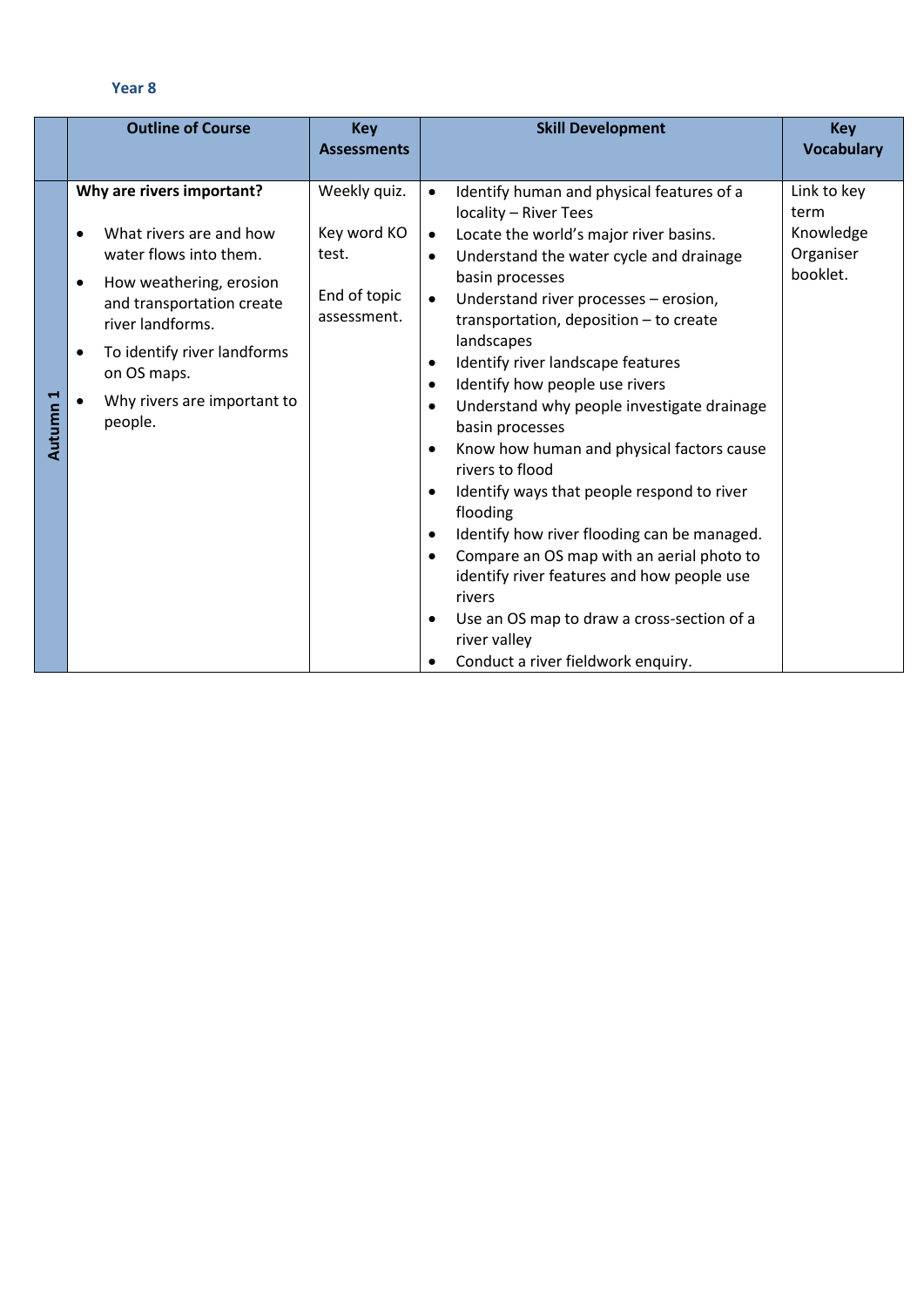|          | What is development?<br>To define development<br>$\bullet$<br>To compare development<br>$\bullet$<br>around the world                                                                    | Weekly quiz.<br>Key word KO<br>test. | $\bullet$<br>$\bullet$                                                                                            | Understand global patterns of development,<br>locating countries in different states of<br>development<br>Identify development priorities for Bolivia                                                                                                                                                                                                                                                                                                                                                                                                                                                                                                                                                                               | Link to key<br>term<br>Knowledge<br>Organiser<br>booklet. |
|----------|------------------------------------------------------------------------------------------------------------------------------------------------------------------------------------------|--------------------------------------|-------------------------------------------------------------------------------------------------------------------|-------------------------------------------------------------------------------------------------------------------------------------------------------------------------------------------------------------------------------------------------------------------------------------------------------------------------------------------------------------------------------------------------------------------------------------------------------------------------------------------------------------------------------------------------------------------------------------------------------------------------------------------------------------------------------------------------------------------------------------|-----------------------------------------------------------|
| Autumn 2 | To understand where and<br>$\bullet$<br>why inequality occurs<br>To understand the actions<br>$\bullet$<br>taken by individuals,<br>governments and<br>communities to aid<br>development | End of topic<br>assessment.          | $\bullet$<br>$\bullet$<br>$\bullet$<br>$\bullet$<br>$\bullet$<br>$\bullet$<br>$\bullet$<br>$\bullet$<br>$\bullet$ | Consider the state of development in Nepal<br>Identify regional inequality in the UK.<br>Understand the concept of development and<br>appreciate different definitions of<br>development<br>Understand that development occurs at<br>different rates and times in different<br>countries<br>Understand that there are regional disparities<br>of development within countries<br>Identify reasons for poverty, including gender<br>inequality<br>Understand how organisations work to<br>support development<br>Further develop understanding of the<br>concept of sustainability, investigating<br>sustainable development goals.<br>Interpret statistics, Dollar Street website and<br>choropleth maps to investigate patterns of |                                                           |
|          |                                                                                                                                                                                          |                                      | $\bullet$                                                                                                         | development at different scales<br>Communicate understanding of development<br>and use new terminology.                                                                                                                                                                                                                                                                                                                                                                                                                                                                                                                                                                                                                             |                                                           |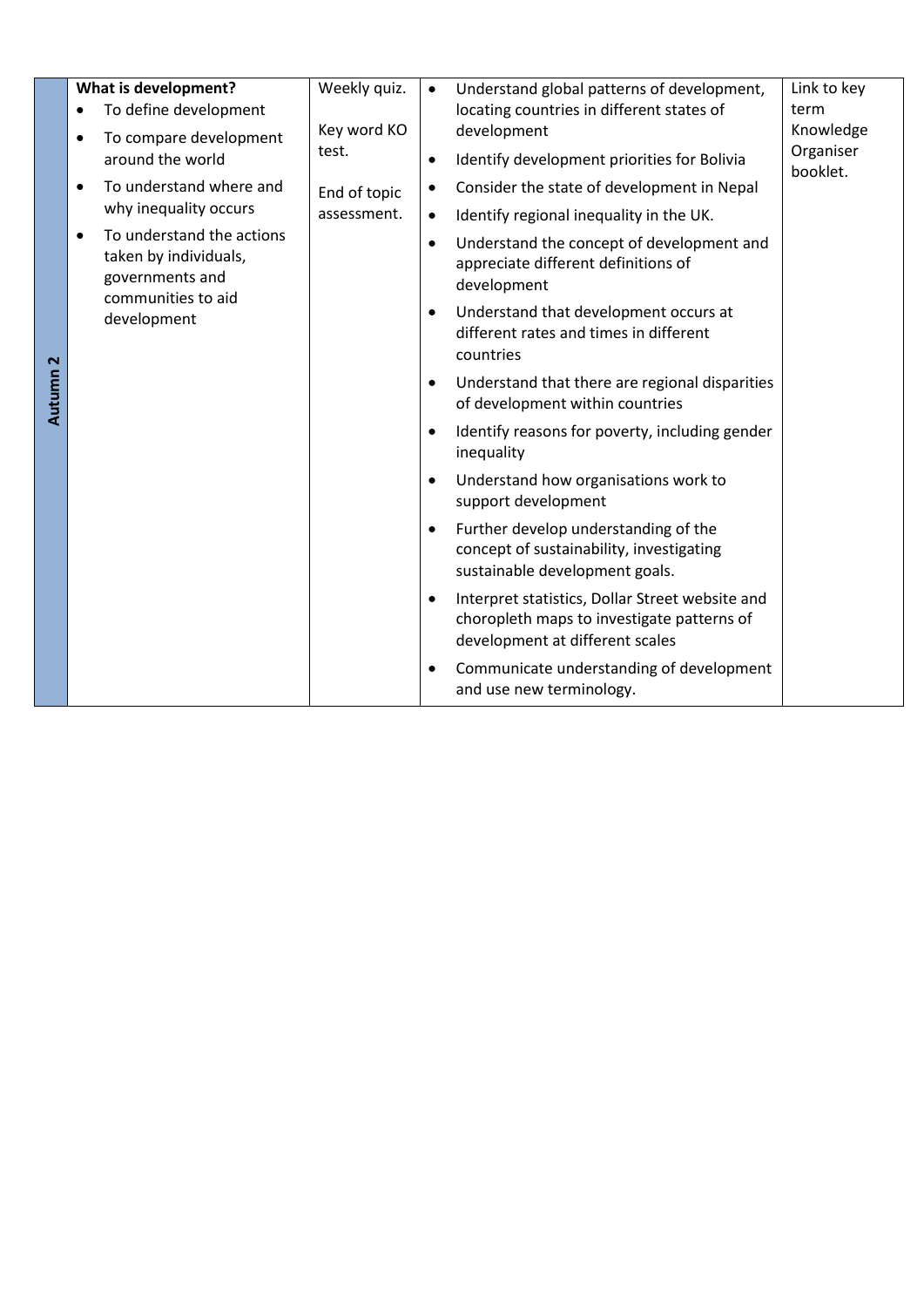| Spring 1 and 2 | One planet, many people: How<br>are populations changing?<br>About world population<br>distribution and change.<br>How countries attempt to<br>$\bullet$<br>control population change.<br>About types of migration.<br>$\bullet$<br>To understand urbanisation<br>C<br>and how cities evolve.                                                                                                                                   | Weekly quiz.<br>Key word KO<br>test.<br>End of topic<br>assessment. | $\bullet$<br>$\bullet$<br>٠<br>٠<br>٠<br>٠<br>$\bullet$<br>$\bullet$<br>$\bullet$<br>$\bullet$ | Know the global distribution of population,<br>and location of the world's major cities<br>Understand the population control strategies<br>in Russia and China.<br>Understand the geographical concepts and<br>ideas - population distribution, change,<br>growth, migration, urbanisation<br>Understand that population change occurs at<br>different rates and times in different<br>countries<br>Understand and apply the Demographic<br>Transition Model and a migration model<br>Understand how countries attempt to control<br>population change<br>Understand the decisions that people make<br>to migrate<br>Understand how migration changes<br>settlements<br>Identify the interconnections between<br>population change, use of natural resources<br>and development.<br>Interpret statistics, graphs, models,<br>population density maps, population<br>pyramids, to investigate population<br>Identify and explain the world pattern of<br>population distribution. | Link to key<br>term<br>Knowledge<br>Organiser<br>booklet. |
|----------------|---------------------------------------------------------------------------------------------------------------------------------------------------------------------------------------------------------------------------------------------------------------------------------------------------------------------------------------------------------------------------------------------------------------------------------|---------------------------------------------------------------------|------------------------------------------------------------------------------------------------|----------------------------------------------------------------------------------------------------------------------------------------------------------------------------------------------------------------------------------------------------------------------------------------------------------------------------------------------------------------------------------------------------------------------------------------------------------------------------------------------------------------------------------------------------------------------------------------------------------------------------------------------------------------------------------------------------------------------------------------------------------------------------------------------------------------------------------------------------------------------------------------------------------------------------------------------------------------------------------|-----------------------------------------------------------|
| Summer 1       | What happens were the land<br>meets the sea?<br>To understand how erosion,<br>٠<br>deposition and<br>transportation create and<br>change coastal landforms<br>over time.<br>To consider how the coast is<br>$\bullet$<br>used by people.<br>To understand the need for,<br>$\bullet$<br>and impact of, different<br>coastal management<br>strategies.<br>To identify coastal<br>$\bullet$<br>landforms on OS map and<br>photos. | Weekly quiz.<br>Key word KO<br>test.<br>End of topic<br>assessment. | $\bullet$<br>$\bullet$<br>$\bullet$<br>$\bullet$<br>$\bullet$<br>$\bullet$<br>٠                | Identify human and physical features of a<br>locality - Holderness coast, Yorkshire.<br>Understand how erosion, deposition and<br>transportation create and change coastal<br>landforms<br>Understand the importance of geology in<br>shaping the coast<br>Understand how cliffs are weathered<br>Understand the need for, and impact of,<br>coastal management strategies.<br>Compare an OS map with aerial and ground-<br>level photos to identify coastal landforms,<br>and how people try to manage the coast<br>Consider different viewpoints and justify<br>decisions about coastal management.                                                                                                                                                                                                                                                                                                                                                                            | Link to key<br>term<br>Knowledge<br>Organiser<br>booklet. |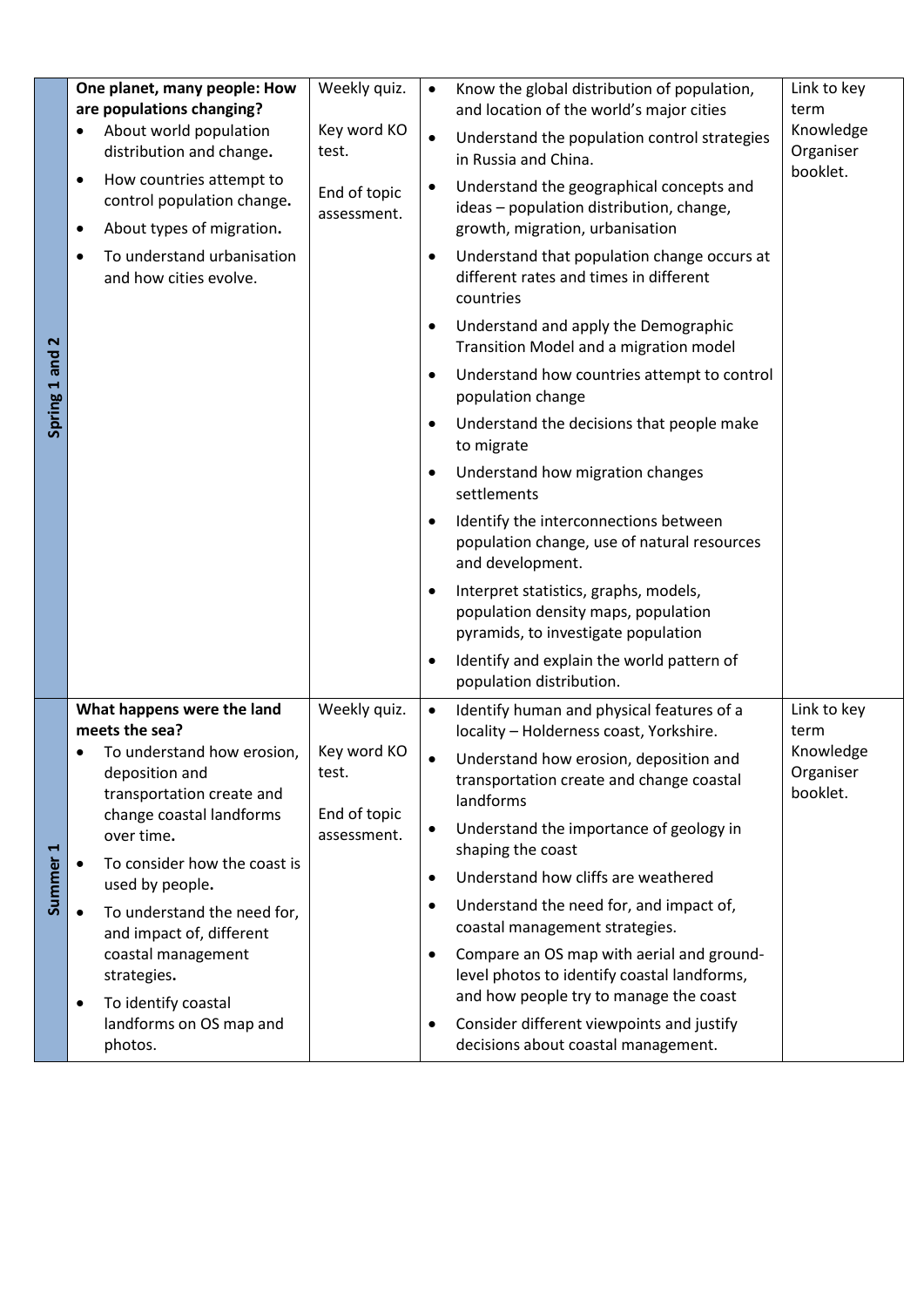|                     | How is Asia being transformed?                                                                         | Weekly quiz.                | $\bullet$ | Locate Asia and its countries                                                                                        | Link to key                    |
|---------------------|--------------------------------------------------------------------------------------------------------|-----------------------------|-----------|----------------------------------------------------------------------------------------------------------------------|--------------------------------|
|                     | Asia's diverse physical and<br>human geography<br>How Asia is a continent of<br>$\bullet$              | Key word KO<br>test.        | $\bullet$ | Identify key features of Asia's physical<br>landscape, climate, environments, population<br>distribution and economy | term<br>Knowledge<br>Organiser |
|                     | dynamic change.<br>The changing relationship<br>$\bullet$<br>between Asia and the rest<br>of the world | End of topic<br>assessment. |           | Understand aspects of the physical and<br>human geography of India, China and Nepal.                                 | booklet.                       |
|                     |                                                                                                        |                             | $\bullet$ | Understand the features and reasons for a<br>monsoon climate                                                         |                                |
|                     |                                                                                                        |                             | $\bullet$ | Understand the cause of flooding in Asia                                                                             |                                |
|                     |                                                                                                        |                             | $\bullet$ | Understand how biomes are formed by the<br>interaction of the Earth's spheres -<br>mountains                         |                                |
|                     |                                                                                                        |                             | $\bullet$ | Understand population distribution and<br>change in Asia                                                             |                                |
|                     |                                                                                                        |                             | $\bullet$ | Compare the population structure of two<br>Asian countries                                                           |                                |
| Summer <sub>2</sub> |                                                                                                        |                             | $\bullet$ | Understand how urbanisation is changing a<br>region - Karnataka, India                                               |                                |
|                     |                                                                                                        |                             | $\bullet$ | Identify reasons for economic growth in<br>China                                                                     |                                |
|                     |                                                                                                        |                             | $\bullet$ | Understand the growing economic<br>importance of Asia                                                                |                                |
|                     |                                                                                                        |                             | $\bullet$ | Appreciate the changing balance of world<br>trade                                                                    |                                |
|                     |                                                                                                        |                             | $\bullet$ | Understand the impact of climate and<br>flooding on people in Asia                                                   |                                |
|                     |                                                                                                        |                             | $\bullet$ | Compare the causes and impact of flooding in<br>Asia with York                                                       |                                |
|                     |                                                                                                        |                             | $\bullet$ | Understand how deforestation in Nepal is<br>affected by a mountain biome.                                            |                                |
|                     |                                                                                                        |                             | $\bullet$ | Interpret statistics, graphs, population<br>density maps and population pyramids to<br>investigate population change |                                |
|                     |                                                                                                        |                             | $\bullet$ | Consider different points of view and<br>decisions that people make.                                                 |                                |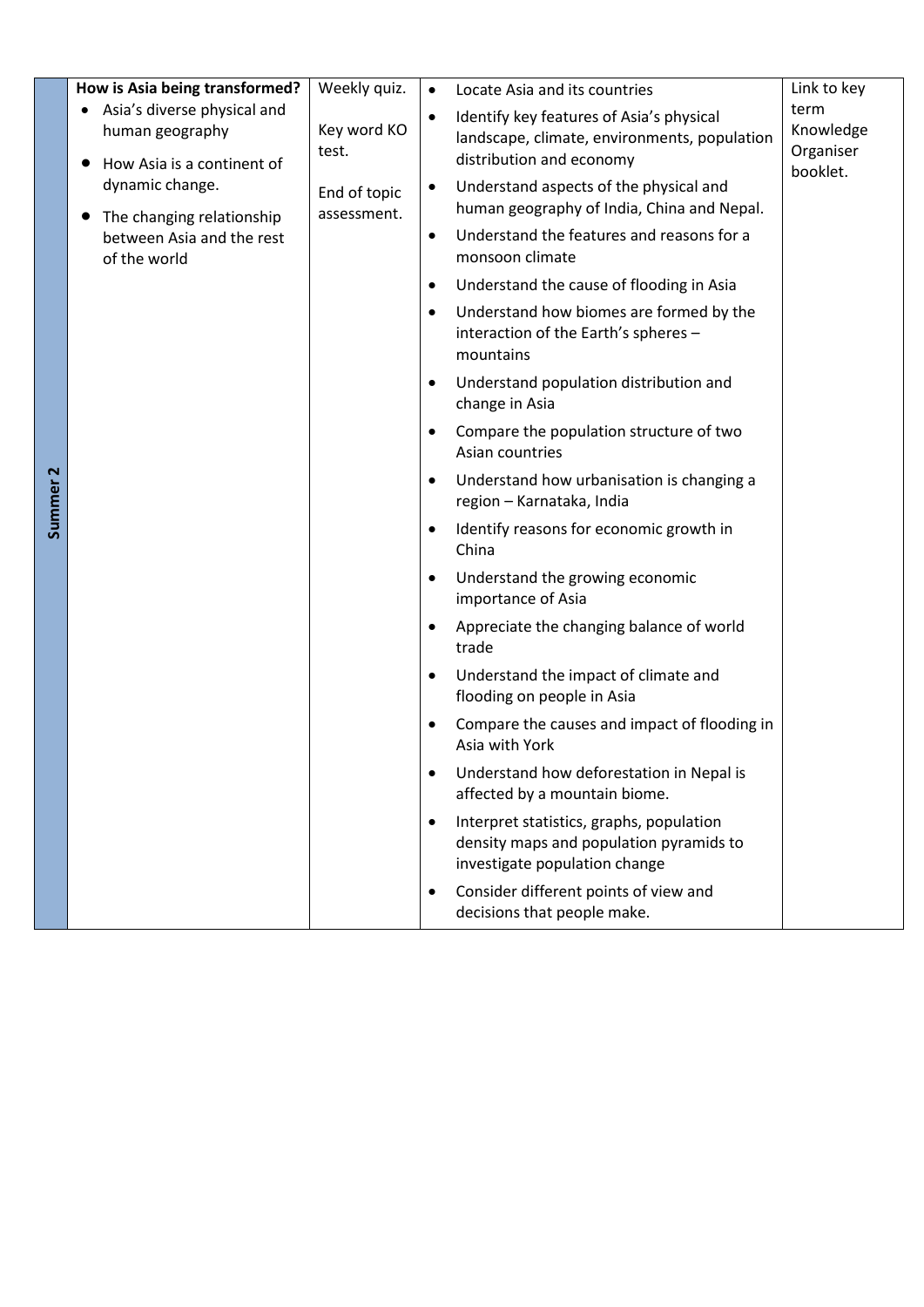|          | <b>Outline of Course/</b>                                                                                                                                                                                                                                                                                                                                                              | <b>Key</b><br><b>Assessments</b>                                    | <b>Skill Development</b>                                                                                                                                                                                                                                                                                                                                                                                                                                                                                                                                                                                                                                                                                                                                                                                                                                                                                                                                                                                                                                                                                                                                                                                                                                  | <b>Key</b><br><b>Vocabulary</b>                           |
|----------|----------------------------------------------------------------------------------------------------------------------------------------------------------------------------------------------------------------------------------------------------------------------------------------------------------------------------------------------------------------------------------------|---------------------------------------------------------------------|-----------------------------------------------------------------------------------------------------------------------------------------------------------------------------------------------------------------------------------------------------------------------------------------------------------------------------------------------------------------------------------------------------------------------------------------------------------------------------------------------------------------------------------------------------------------------------------------------------------------------------------------------------------------------------------------------------------------------------------------------------------------------------------------------------------------------------------------------------------------------------------------------------------------------------------------------------------------------------------------------------------------------------------------------------------------------------------------------------------------------------------------------------------------------------------------------------------------------------------------------------------|-----------------------------------------------------------|
| Autumn 1 | Will we ever know enough<br>about earthquakes and<br>volcanoes to live safely?<br>The theory of plate<br>$\bullet$<br>tectonics<br>How volcanoes and<br>$\bullet$<br>earthquakes are linked<br>to plate tectonics<br>The hazards for people<br>$\bullet$<br>associated with these<br>events.<br>How scientists attempt<br>$\bullet$<br>to predict, manage and<br>prevent these hazards | Weekly quiz.<br>Key word KO<br>test.<br>End of topic<br>assessment. | Locate the global distribution of volcanoes,<br>$\bullet$<br>earthquakes, mountain belts and plate<br>boundaries<br>Locate and investigate natural disasters in<br>$\bullet$<br>Guatemala, Turkey and Nepal.<br>Understand the theory of continental drift<br>$\bullet$<br>and recognise the patterns of earthquake,<br>volcano and mountain belts as plate<br>boundaries<br>Understand the theory of plate tectonics<br>$\bullet$<br>and scientists' evolving understanding of<br>how plates move<br>Understand the types of plate boundary<br>$\bullet$<br>Appreciate how scientific theories and<br>$\bullet$<br>understanding about plate tectonics have<br>evolved through time through a series of<br>discoveries<br>Understand how people respond to an<br>$\bullet$<br>earthquake<br>Understand how people manage risk in<br>$\bullet$<br>areas prone to earthquakes and volcanoes<br>Understand the impact of development and<br>$\bullet$<br>urbanisation on countries susceptible to<br>earthquakes and volcanoes.<br>Interpret atlas maps, eye witness accounts,<br>$\bullet$<br>scientific evidence and public information<br>material to investigate plate tectonics<br>Describe and explain the theory of plate<br>$\bullet$<br>tectonics. | Link to key<br>term<br>Knowledge<br>Organiser<br>booklet. |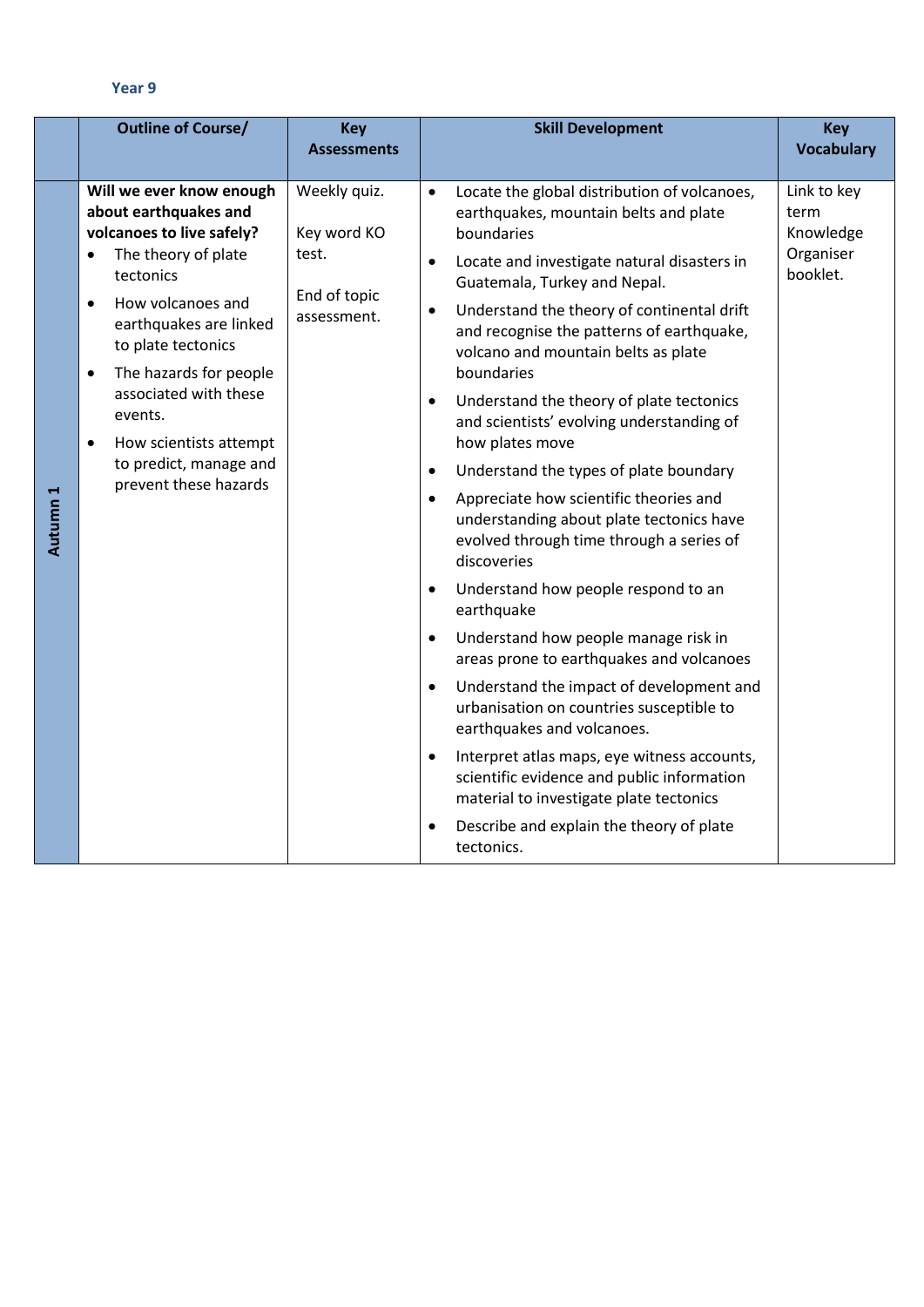|          | What are the                                                                                                      | Weekly quiz.                | $\bullet$                                                               | Locate Africa and its countries                                                                                                                                                                      | Link to key                                |
|----------|-------------------------------------------------------------------------------------------------------------------|-----------------------------|-------------------------------------------------------------------------|------------------------------------------------------------------------------------------------------------------------------------------------------------------------------------------------------|--------------------------------------------|
|          | opportunities and<br>challenges facing Africa?<br>The physical and                                                | Key word KO<br>test.        | $\bullet$                                                               | Identify key features of Africa's physical<br>landscape, climate, environments,<br>population distribution and economy                                                                               | term<br>Knowledge<br>Organiser<br>booklet. |
|          | human geography of<br>Africa<br>Africa's colonial history<br>Some of the challenges<br>٠<br>facing the continent. | End of topic<br>assessment. | $\bullet$                                                               | Understand geographical similarities,<br>differences and links between places<br>through the study of the human and physical<br>geography of a region within Africa, and of a<br>region within Asia. |                                            |
|          | Some of the<br>$\bullet$                                                                                          |                             | $\bullet$                                                               | Know the physical landscape of Africa                                                                                                                                                                |                                            |
|          | opportunities to<br>develop and change                                                                            | $\bullet$                   | Understand the pattern of climate zones and<br>biomes across Africa     |                                                                                                                                                                                                      |                                            |
|          |                                                                                                                   | $\bullet$                   | Identify the causes and consequences of<br>desertification in the Sahel |                                                                                                                                                                                                      |                                            |
|          |                                                                                                                   |                             | $\bullet$                                                               | Understand how biomes are formed by the<br>interaction of the Earth's spheres - savanna                                                                                                              |                                            |
|          |                                                                                                                   |                             | $\bullet$                                                               | Challenge stereotypical views about the<br>continent of Africa                                                                                                                                       |                                            |
|          |                                                                                                                   |                             | $\bullet$                                                               | Appreciate the effects of colonialism on<br>present-day Africa                                                                                                                                       |                                            |
| Autumn 2 |                                                                                                                   |                             | $\bullet$                                                               | Understand the changing state of<br>development across African countries                                                                                                                             |                                            |
|          |                                                                                                                   |                             | $\bullet$                                                               | Understand population distribution and<br>change in Africa                                                                                                                                           |                                            |
|          |                                                                                                                   |                             | ٠                                                                       | Understand how urbanisation is changing<br>Africa                                                                                                                                                    |                                            |
|          |                                                                                                                   |                             | $\bullet$                                                               | Compare urbanisation in a region of India to<br>a region of Africa                                                                                                                                   |                                            |
|          |                                                                                                                   |                             |                                                                         | Identify reasons for economic growth in<br>Africa                                                                                                                                                    |                                            |
|          |                                                                                                                   |                             | $\bullet$                                                               | Understand and consider the reasons for<br>China investing in and trading with countries<br>in Africa                                                                                                |                                            |
|          |                                                                                                                   |                             | $\bullet$                                                               | Identify solutions to desertification in the<br>Sahel.                                                                                                                                               |                                            |
|          |                                                                                                                   |                             | $\bullet$                                                               | Interpret climate maps and graphs for Africa                                                                                                                                                         |                                            |
|          |                                                                                                                   |                             | $\bullet$                                                               | Interpret statistics, graphs, population<br>density maps and population pyramids to<br>investigate population change                                                                                 |                                            |
|          |                                                                                                                   |                             | ٠                                                                       | Consider different points of view and<br>decisions that people make to change                                                                                                                        |                                            |
|          |                                                                                                                   |                             | $\bullet$                                                               | Apply understanding of migration and<br>urbanisation to analyse a range of<br>geographical information about Ethiopia                                                                                |                                            |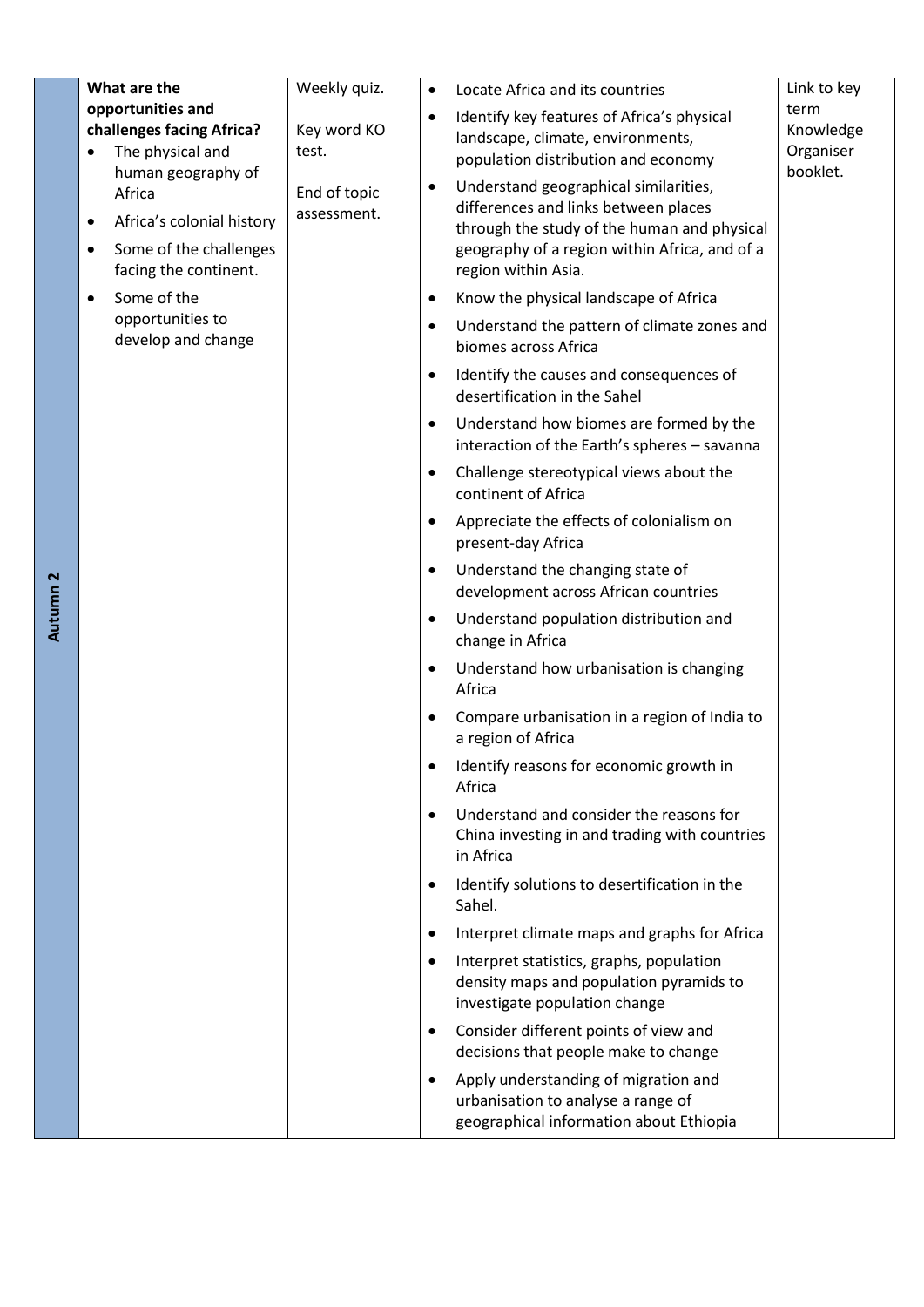|             |                                                                                                                                                                                                                                                                           |                                                                      | Apply understanding of development and<br>$\bullet$<br>Sustainable Development Goals to Africa<br>Use enquiry questions to describe places in<br>$\bullet$<br>Africa                                                                                                                                                                                                                                                                                                                                                                                                                                                                                                                                                                                                                                                                                             |                                                           |
|-------------|---------------------------------------------------------------------------------------------------------------------------------------------------------------------------------------------------------------------------------------------------------------------------|----------------------------------------------------------------------|------------------------------------------------------------------------------------------------------------------------------------------------------------------------------------------------------------------------------------------------------------------------------------------------------------------------------------------------------------------------------------------------------------------------------------------------------------------------------------------------------------------------------------------------------------------------------------------------------------------------------------------------------------------------------------------------------------------------------------------------------------------------------------------------------------------------------------------------------------------|-----------------------------------------------------------|
| Н<br>Spring | How does ice change the<br>world?<br>How ice changes the<br>world<br>How erosion and<br>transportation create<br>glacial landforms<br>Identifying glacial<br>$\bullet$<br>landforms on OS maps<br>How the distribution of<br>ice around the world<br>changes through time | Weekly quiz.<br>Key word KOK<br>test.<br>End of topic<br>assessment. | Locate the changing global distribution of ice<br>$\bullet$<br>sheets and glaciers<br>Identify human and physical features of a<br>$\bullet$<br>locality<br>Understand that the world's distribution of<br>$\bullet$<br>glaciers varies through time<br>Understand how erosion, deposition and<br>$\bullet$<br>transportation create and change<br>landforms<br>Identify and understand how people use<br>$\bullet$<br>glacial landforms<br>Understand how scientists investigate how<br>$\bullet$<br>glaciers are changing.<br>Compare OS maps with aerial and ground-<br>$\bullet$<br>level photos to identify glacial landforms<br>Use OS maps to draw cross-sections to<br>$\bullet$<br>show glacial features<br>Describe and explain how people use<br>$\bullet$<br>glacial landforms<br>Use evidence to describe how the world's<br>glaciers are changing. | Link to key<br>term<br>Knowledge<br>Organiser<br>booklet. |
| Spring 2    | Extreme weather/topical<br>focus/fieldwork                                                                                                                                                                                                                                | <b>Decision Making</b><br>Exercise (DME)<br>assessment.              |                                                                                                                                                                                                                                                                                                                                                                                                                                                                                                                                                                                                                                                                                                                                                                                                                                                                  |                                                           |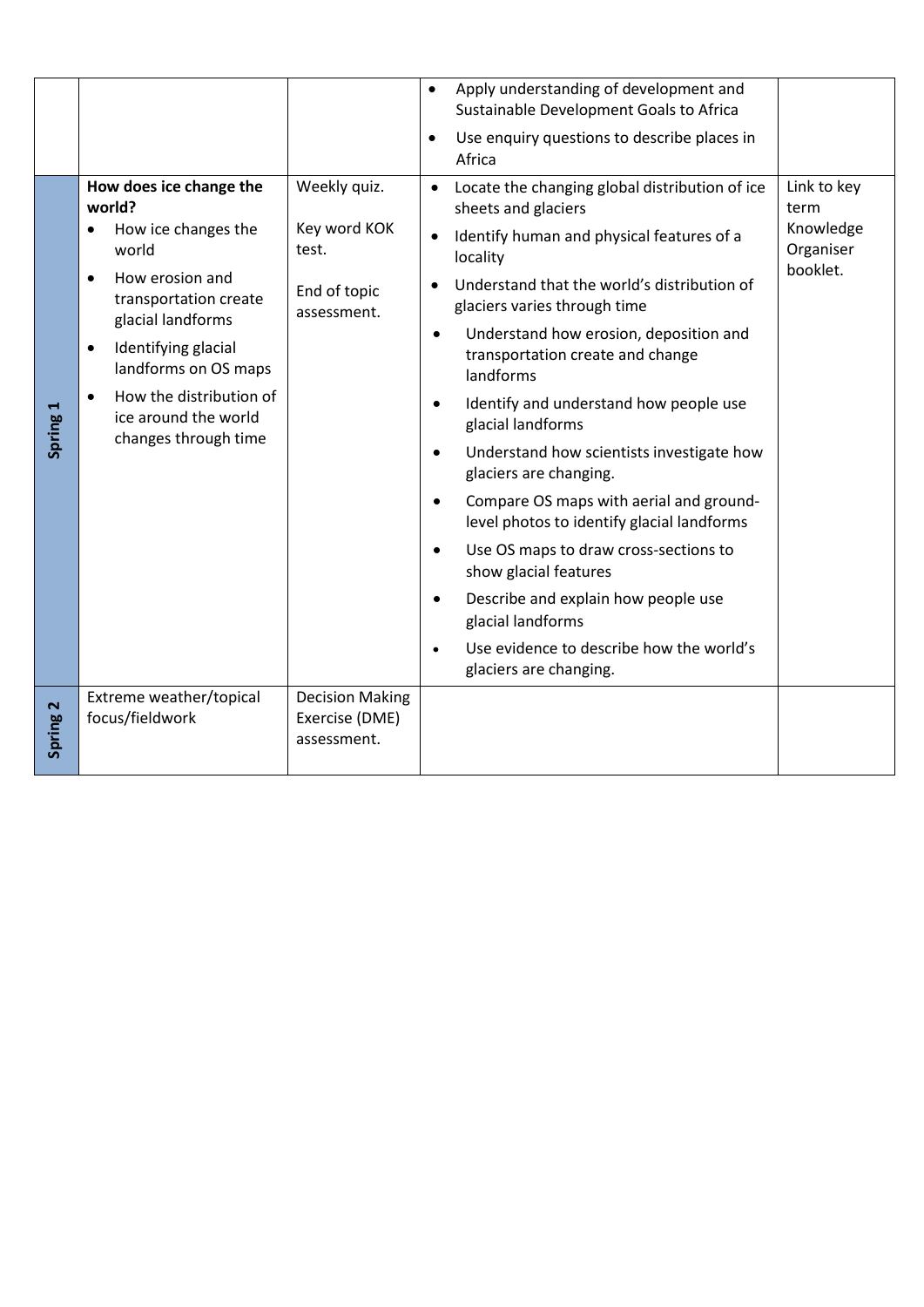|                     | Why is the Middle East an<br>important world region?<br>Where the Middle East<br>region is located | Weekly quiz.<br>Key word KO<br>test. | $\bullet$                                                                                                            | Locate the Middle East and its countries and<br>identify key features of the Middle East's<br>physical landscape, climate, environments,<br>population distribution and economy | Link to key<br>term<br>Knowledge<br>Organiser |
|---------------------|----------------------------------------------------------------------------------------------------|--------------------------------------|----------------------------------------------------------------------------------------------------------------------|---------------------------------------------------------------------------------------------------------------------------------------------------------------------------------|-----------------------------------------------|
|                     | What countries make<br>$\bullet$<br>up the region<br>The physical landscape<br>$\bullet$           | End of topic<br>assessment.          | ٠<br>$\bullet$                                                                                                       | Consider the importance of the region to the<br>world.<br>Identify the impact of plate tectonics on the                                                                         | booklet.                                      |
|                     | of the Middle East<br>The human geography<br>٠<br>of the region                                    |                                      | $\bullet$                                                                                                            | Middle East<br>Understand the pattern of climate zones in<br>the Middle East                                                                                                    |                                               |
|                     | Examples of conflict<br>and controversy in the                                                     |                                      | $\bullet$                                                                                                            | Compare a desert and a Mediterranean<br>climate                                                                                                                                 |                                               |
|                     | Middle East.<br>How important the                                                                  |                                      | $\bullet$                                                                                                            | Understand the distribution of population<br>and ethnic groups across the Middle East                                                                                           |                                               |
|                     | region is to the world                                                                             |                                      | $\bullet$                                                                                                            | Understand the importance of oil to the<br>economies of the Middle East and the world                                                                                           |                                               |
|                     |                                                                                                    |                                      | $\bullet$                                                                                                            | Understand the changing state of<br>development across the countries of the<br>Middle East                                                                                      |                                               |
| Summer <sub>1</sub> |                                                                                                    | $\bullet$                            | Compare and understand the reasons for<br>different levels of development and<br>population change for UAE and Yemen |                                                                                                                                                                                 |                                               |
|                     |                                                                                                    |                                      | $\bullet$                                                                                                            | Understand the reasons for conflict in the<br>Middle East                                                                                                                       |                                               |
|                     |                                                                                                    |                                      | $\bullet$                                                                                                            | Identify issues of water scarcity created by<br>the climate of the region.                                                                                                      |                                               |
|                     |                                                                                                    |                                      | $\bullet$                                                                                                            | Use atlas maps and photographs to<br>investigate the Middle East                                                                                                                |                                               |
|                     |                                                                                                    |                                      | $\bullet$                                                                                                            | Interpret statistics, graphs, population<br>density maps and population pyramids to<br>investigate population change                                                            |                                               |
|                     |                                                                                                    |                                      | $\bullet$                                                                                                            | Consider different points of view and<br>decisions that people make to change                                                                                                   |                                               |
|                     |                                                                                                    |                                      | $\bullet$                                                                                                            | Apply understanding of development,<br>population and economy to investigate UAE<br>and Yemen, using a variety of geographical<br>data                                          |                                               |
|                     |                                                                                                    |                                      | ٠                                                                                                                    | Apply understanding of the Middle East and<br>migration to investigate the causes and<br>consequences of war in Syria, critically<br>thinking about different viewpoints.       |                                               |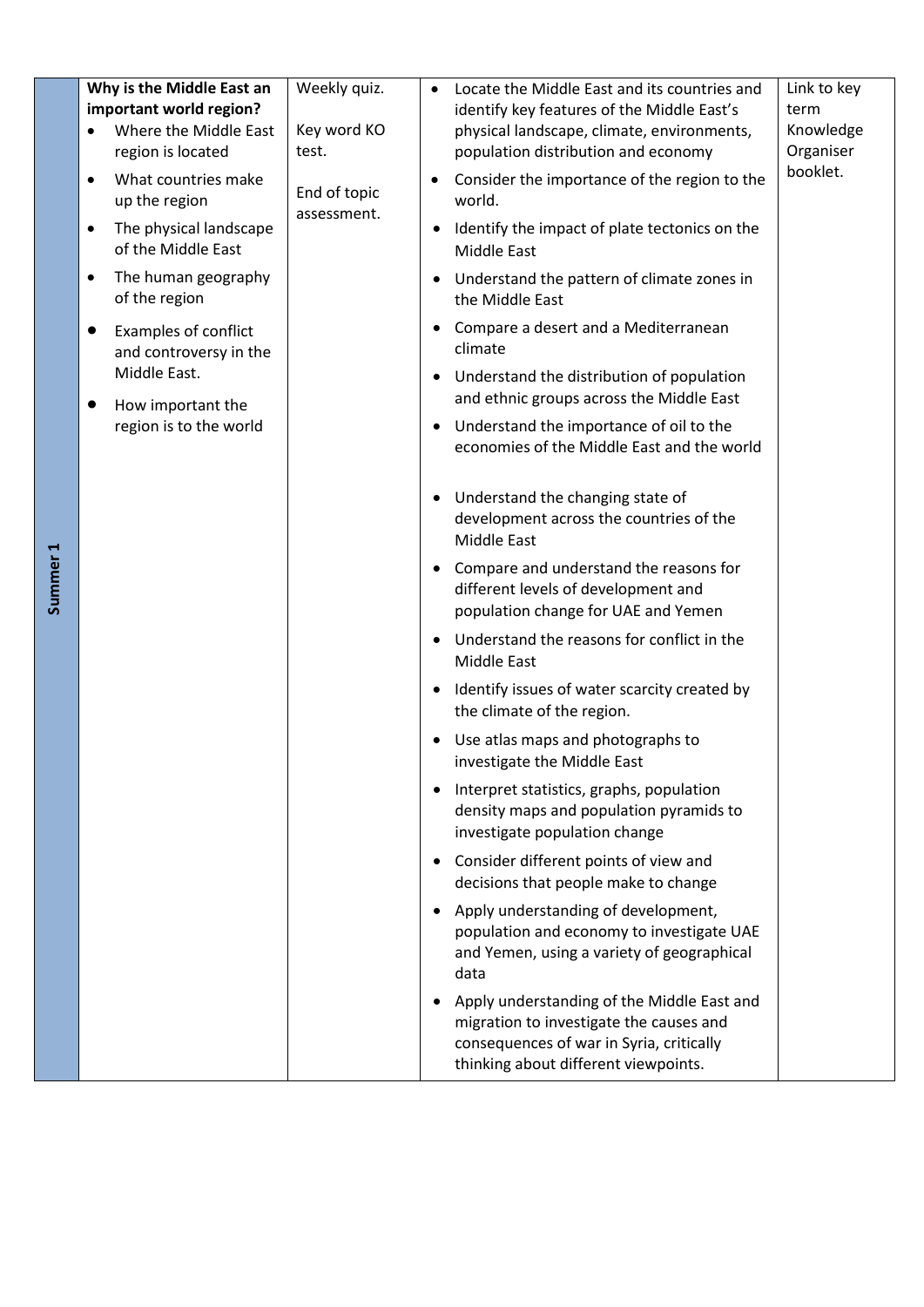| Summer <sub>2</sub> | What is the future for the<br>planet?<br>That climate change is a<br>controversial issue<br>affecting the future of<br>the planet<br>About the evidence of<br>climate change<br>The causes and<br>$\bullet$<br>consequences of<br>climate change.<br>About the options for<br>$\bullet$<br>the planet's future. | Weekly quiz.<br>Key word KO<br>test.<br>End of topic<br>assessment. | Understand global patterns of climate<br>$\bullet$<br>change and greenhouse gas emissions<br>Understand the consequences of climate<br>$\bullet$<br>change in the UK.<br>Understand the concept of climate change<br>$\bullet$<br>and the role of greenhouse gases<br>Understand the interaction and<br>$\bullet$<br>interconnection of the Earth's spheres,<br>principles of weather and climate and<br>changing glaciers<br>Understand the contribution of using natural<br>$\bullet$<br>resources, energy development, economic<br>growth and population change on the<br>world's changing climate<br>Consider how the UK government is<br>$\bullet$<br>managing the risks of climate change<br>Identify and classify the causes of climate<br>$\bullet$<br>change<br>Apply understanding of the geographical<br>$\bullet$<br>concepts - economy, development, Earth's<br>spheres, weather and climate, population<br>change and melting glacier to investigate the<br>causes and consequences of climate change.<br>Understand that action to face climate<br>$\bullet$<br>change requires international agreement<br>and collaboration.<br>Investigate controversial issues<br>$\bullet$<br>Consider a range of evidence of climate<br>$\bullet$<br>change<br>Consider and critically reflect on different<br>$\bullet$<br>viewpoints, detecting bias<br>Use GIS with OS maps to identify flood risk in<br>$\bullet$<br>the UK. | Link to key<br>term<br>Knowledge<br>Organiser<br>booklet. |
|---------------------|-----------------------------------------------------------------------------------------------------------------------------------------------------------------------------------------------------------------------------------------------------------------------------------------------------------------|---------------------------------------------------------------------|--------------------------------------------------------------------------------------------------------------------------------------------------------------------------------------------------------------------------------------------------------------------------------------------------------------------------------------------------------------------------------------------------------------------------------------------------------------------------------------------------------------------------------------------------------------------------------------------------------------------------------------------------------------------------------------------------------------------------------------------------------------------------------------------------------------------------------------------------------------------------------------------------------------------------------------------------------------------------------------------------------------------------------------------------------------------------------------------------------------------------------------------------------------------------------------------------------------------------------------------------------------------------------------------------------------------------------------------------------------------------------------------------------------------------------------|-----------------------------------------------------------|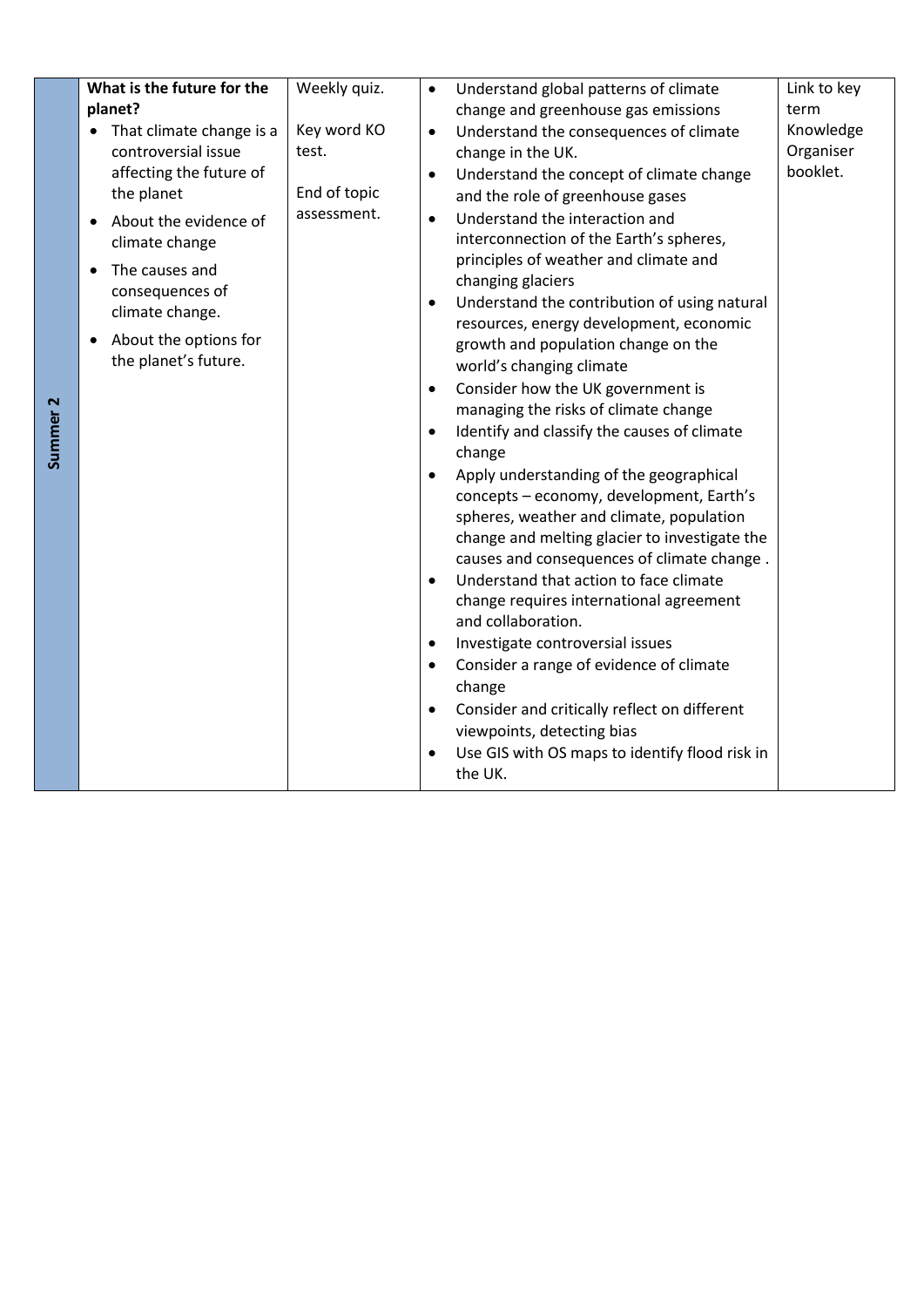# History

|                          | <b>Outline of Course/</b><br><b>SOW delivery</b>                                                                                                                                     | <b>Key Assessments</b>                                                                                                                                                      | <b>Skill Development</b>                                                                                                                      |
|--------------------------|--------------------------------------------------------------------------------------------------------------------------------------------------------------------------------------|-----------------------------------------------------------------------------------------------------------------------------------------------------------------------------|-----------------------------------------------------------------------------------------------------------------------------------------------|
| Autumn 1                 | Invasions: Invasions were<br>necessary for world<br>improvement. How far do you<br>agree?<br>Rome<br>The Battle of Hastings<br>The Crusades                                          | <b>Baseline</b><br>$\bullet$<br>assessment: Factual<br>recall, identifying<br>evidence and<br>making inferences<br>Key word tests<br>٠<br>Factual recall - flip<br>learning | Identifying evidence<br>$\bullet$<br>Making inferences<br>Explanation, Analysis and<br>Evaluation<br>Chronology                               |
| Autumn 2                 | Authority: Monarchy made<br>Britain. How far do you agree?<br>William I<br>$\bullet$<br>The Tudor monarchy<br>$\bullet$<br>Charles I                                                 | Assessment:<br>$\bullet$<br>Factual recall,<br>Consequences<br>Key word tests<br>Factual recall - flip<br>learning                                                          | Identifying and explaining<br>consequences<br>Identifying evidence<br>$\bullet$<br>Explanation, Analysis and<br>Evaluation<br>Chronology<br>٠ |
| Spring 1                 | <b>Rebellions and Revolutions:</b><br>To what extent does poverty<br>lead to Revolution?<br>Anglo-Saxon<br>rebellions<br>The French<br>Revolution<br>The Russian<br>Revolutions 1917 | Assessment:<br>$\bullet$<br>Factual recall,<br>Continuity and<br>change<br>Key word tests<br>Factual recall - flip<br>learning                                              | Identifying evidence,<br>$\bullet$<br>continuity and changes.<br>Explanation, Analysis and<br>Evaluation<br>Chronology                        |
| Spring 2                 | Justice: How has the Justice<br>system changed that much?<br>Anglo-Saxons<br>Medieval<br>Early Modern period<br>Modern day                                                           | Assessment:<br>$\bullet$<br>Factual recall,<br>similarity and<br>difference.<br>Key word tests<br>Factual recall - flip<br>learning                                         | Identifying evidence,<br>$\bullet$<br>similarity and difference.<br>Explanation, Analysis and<br>Evaluation<br>Chronology                     |
| Summer<br>$\mathbf{1}$   | Emancipation - What<br>methods have been used to<br>achieve emancipation if at all<br>over time?<br>Romans<br>$\bullet$<br>Suffragettes<br>Slavery<br>Civil Rights movement          | Assessment:<br>$\bullet$<br>Factual recall,<br>Significance<br>Key word tests<br>Factual recall - flip<br>learning                                                          | Identifying evidence<br>$\bullet$<br>Explanation, Analysis and<br>Evaluation of significance.<br>Chronology<br>٠                              |
| Summer<br>$\overline{2}$ | <b>Empires: Should Empires be</b><br>something to be proud of?                                                                                                                       | Key word tests                                                                                                                                                              | Identifying evidence and<br>$\bullet$<br>continuity and changes.                                                                              |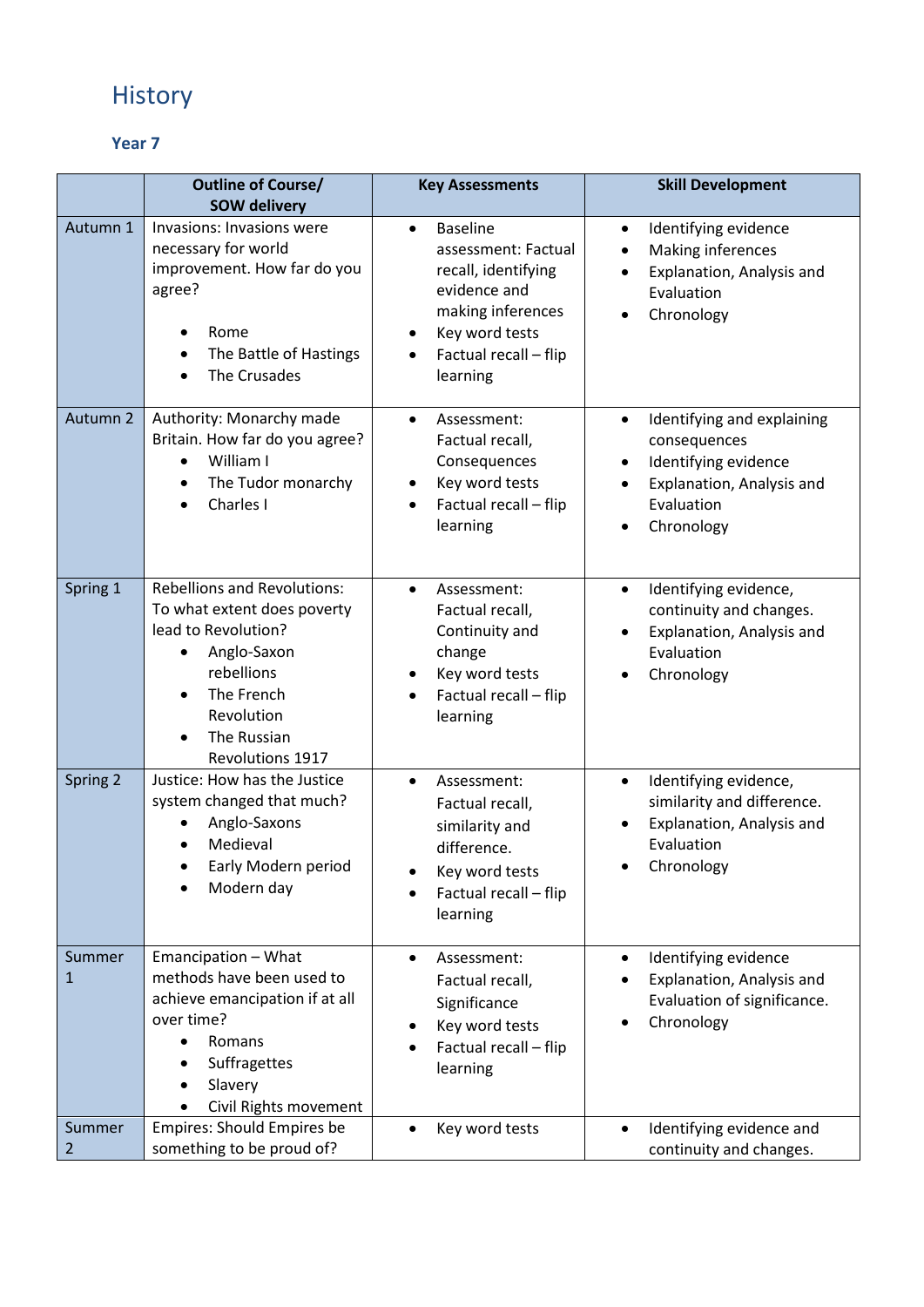| The Slave Trade | Factual recall – flip | Explanation, Analysis and |
|-----------------|-----------------------|---------------------------|
| India           | learning              | Evaluation                |
| French Empire   |                       | Chronology                |
| Chinese Empire  |                       |                           |

|          | <b>Outline of Course/SOW</b><br>delivery                                                                                                                                                                      | <b>Key Assessments</b>                                                                                                                     | <b>Skill Development</b>                                                                                                 |
|----------|---------------------------------------------------------------------------------------------------------------------------------------------------------------------------------------------------------------|--------------------------------------------------------------------------------------------------------------------------------------------|--------------------------------------------------------------------------------------------------------------------------|
| Autumn 1 | Discrimination and<br>minorities: Are<br>stereotypes crucial in<br>forming governmental<br>policy?<br>Suffragettes<br><b>Civil Rights</b><br>Movement<br>The Ku Klux Klan<br>Hitler's rise to<br>power        | Assessment: Factual<br>$\bullet$<br>recall, Significance,<br>continuity and change.<br>Key word tests<br>Factual recall - flip<br>learning | Identifying evidence.<br>$\bullet$<br>Explanation, Analysis and<br>Evaluation of significance,<br>continuity and change. |
| Autumn 2 | Terrorist/Freedom<br>fighter: Can one person's<br>terrorist ever be<br>another's freedom<br>fighter?<br>Assassination of<br><b>Franz Ferdinand</b><br>Suffragettes<br>Bombing of<br>Dresden<br>Nelson Mandela | Assessment: Factual<br>$\bullet$<br>recall, Cause and<br>consequence.<br>Key word tests<br>Factual recall - flip<br>learning               | Identifying evidence<br>$\bullet$<br>Explanation, Analysis and<br>Evaluation of causes and<br>consequences.              |
| Spring 1 | Technology: Did<br>technology advance the<br>world for the better?<br>Titanic and the<br>Industrial<br>Revolution<br>Weapons of<br>WWI<br>Weapons of<br><b>WWII</b><br>The Holocaust                          | Assessment: Factual<br>$\bullet$<br>recall, similarity and<br>difference.<br>Key word tests<br>Factual recall - flip<br>learning           | Identifying evidence.<br>$\bullet$<br>Explanation, Analysis and<br>Evaluation of similarity and<br>differences.          |
| Spring 2 | Emigration: The 18 <sup>th</sup> and<br>19 <sup>th</sup> centuries gave more<br>opportunity for<br>movement than ever<br>before?<br>Titanic and the<br>$\bullet$<br>Industrial<br>Revolution.                 | Assessment: Factual<br>$\bullet$<br>recall, Significance<br>Key word tests<br>Factual recall - flip<br>learning                            | Identifying evidence.<br>Explanation, Analysis and<br>Evaluation of significance.                                        |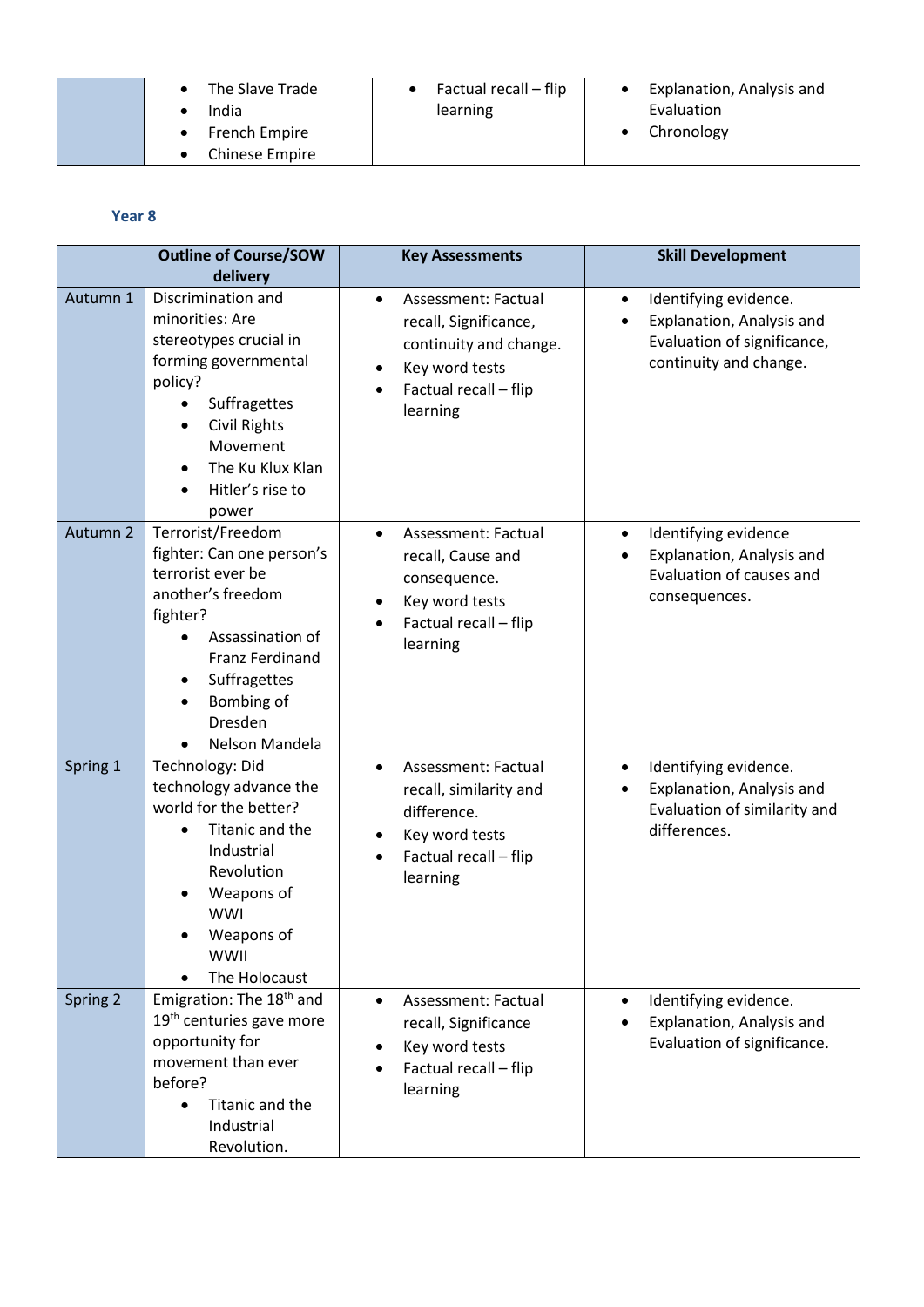|          | The American<br>West<br>19 <sup>th</sup> century<br>Whitechapel                                                                                                                                          |                                                                                                                     |                                                                                                       |
|----------|----------------------------------------------------------------------------------------------------------------------------------------------------------------------------------------------------------|---------------------------------------------------------------------------------------------------------------------|-------------------------------------------------------------------------------------------------------|
| Summer 1 | Equalities: To what<br>extent are the rich<br>always prioritised at<br>times of crisis or change?<br>The Chartists<br>Titanic<br>The Vietnam War                                                         | Assessment: Factual<br>recall, Similarity and<br>difference.<br>Key word tests<br>Factual recall - flip<br>learning | Identifying evidence.<br>Explanation, Analysis and<br>Evaluation of significance.                     |
| Summer 2 | Tolerance and<br>Intolerance: Has the<br>world done enough to<br>tackle intolerance<br>throughout History?<br>Witchcraft<br><b>Plains Indians</b><br>Rwanda<br>The Holocaust<br>Civil Rights<br>movement | Key word tests<br>Factual recall - flip<br>learning<br>No final assessment due<br>to the nature of topic.           | Identifying evidence.<br>Explanation, Analysis and<br>Evaluation of significance<br>and consequences. |

|                     | <b>Outline of Course/SOW</b><br>delivery                                                                                                                                                                                                                                    | <b>Key Assessments</b>                                                                                                                                   | <b>Skill Development</b>                                                                                                |
|---------------------|-----------------------------------------------------------------------------------------------------------------------------------------------------------------------------------------------------------------------------------------------------------------------------|----------------------------------------------------------------------------------------------------------------------------------------------------------|-------------------------------------------------------------------------------------------------------------------------|
| Autumn 1            | Catastrophes and<br>Disasters: Catastrophes<br>and Disasters are<br>inevitable for the<br>greater good. How far<br>do you agree?<br>The Battle of<br>the Somme<br>The Great<br>$\bullet$<br>Depression<br>Hiroshima<br>$\bullet$<br>The Holocaust<br>$\bullet$<br>Chernobyl | Assessment:<br>$\bullet$<br>Factual recall,<br>Significance and<br>consequences.<br>Key word tests<br>Factual recall-<br>flip learning                   | Identifying evidence<br>$\bullet$<br>Explanation, Analysis and<br>Evaluation of significance and<br>consequences.       |
| Autumn <sub>2</sub> | Special relationships:<br>Have special<br>relationships meant<br>that individuals have<br>made the wrong<br>decisions?<br>Henry VIII and<br>the Church<br>The Treaty of<br><b>Versailles</b>                                                                                | Assessment:<br>$\bullet$<br>Factual recall,<br>Continuity and<br>change.<br>Key word tests<br>$\bullet$<br>Factual recall-<br>$\bullet$<br>flip learning | Identifying evidence.<br>$\bullet$<br>Explanation, Analysis and<br>$\bullet$<br>Evaluation of continuity and<br>change. |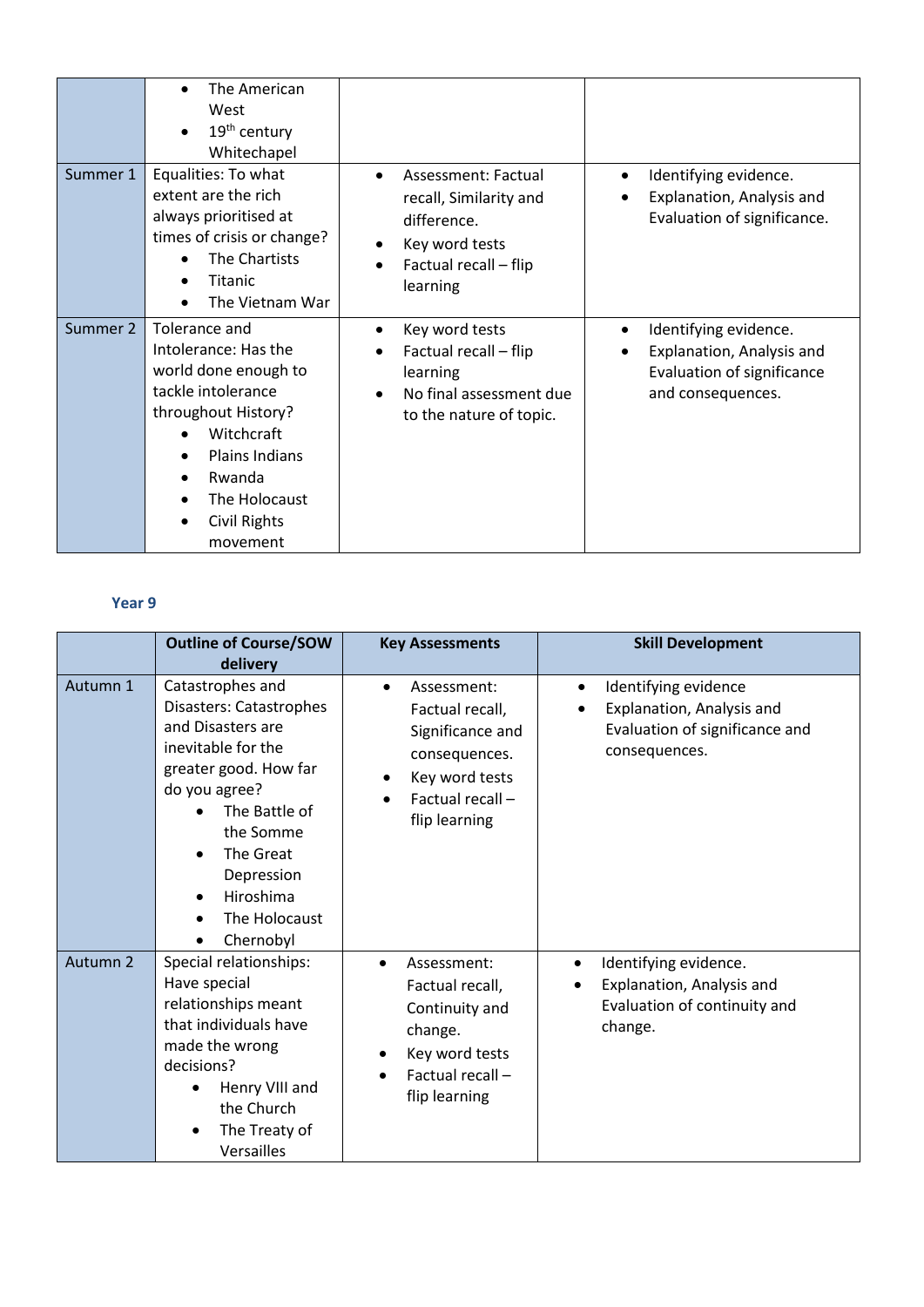|          | Appeasement<br>$\bullet$<br>Conflicts in the<br>Middle East<br>Gorbymania<br>and the Cold<br>War                                                                                                                                              |                                                                                                                                                 |                                                                                                                |
|----------|-----------------------------------------------------------------------------------------------------------------------------------------------------------------------------------------------------------------------------------------------|-------------------------------------------------------------------------------------------------------------------------------------------------|----------------------------------------------------------------------------------------------------------------|
| Spring 1 | Perceptions of women:<br>Conforming as a<br>woman. How far did<br>these women go against<br>societal trend?<br><b>Boudica</b><br>$\bullet$<br>Joanna the mad<br>Elizabeth I<br>Elizabeth Fry<br>$\bullet$<br>Hysteria<br>Margaret<br>Thatcher | Assessment:<br>$\bullet$<br>Factual recall,<br>Significance<br>Key word tests<br>$\bullet$<br>Factual recall-<br>flip learning                  | Identifying evidence.<br>$\bullet$<br>Explanation, Analysis and<br>$\bullet$<br>Evaluation of significance.    |
| Spring 2 | Law and Order: How are<br>the police represented<br>throughout History?<br>Creation of the<br>police force.<br>Jack the Ripper<br>Organised<br>crime: The<br><b>Krays</b><br>The Miner's<br>strike<br>Hillsborough                            | Assessment:<br>$\bullet$<br>Factual recall,<br>Similarity and<br>difference.<br>Key word tests<br>$\bullet$<br>Factual recall-<br>flip learning | Identifying evidence.<br>$\bullet$<br>Explanation, Analysis and<br>Evaluation of similarity and<br>difference. |
| Summer 1 | <b>Welfare and Medicine:</b><br>To what extent did<br>Medicine cause more<br>harm than good?<br>The Black Death<br>Quest for<br>$\bullet$<br>vaccinations<br><b>Public Health</b><br>Act<br>Creation of the<br><b>NHS</b>                     | Assessment:<br>$\bullet$<br>Factual recall,<br>continuity and<br>change.<br>Key word tests<br>Factual recall-<br>flip learning                  | Identifying evidence.<br>$\bullet$<br>Explanation, analysis and<br>Evaluation of continuity and<br>change.     |
| Summer 2 | <b>Political tensions: How</b><br>dangerous was the Cold<br>War?<br>Communism v<br>Capitalism<br>Nuclear<br>$\bullet$<br>Warfare<br>President<br>Kennedy's<br>assassination                                                                   | Key word tests<br>$\bullet$<br>Factual recall-<br>flip learning                                                                                 | Identifying evidence.<br>$\bullet$<br>Explanation, analysis and<br>$\bullet$<br>Evaluation of causation.       |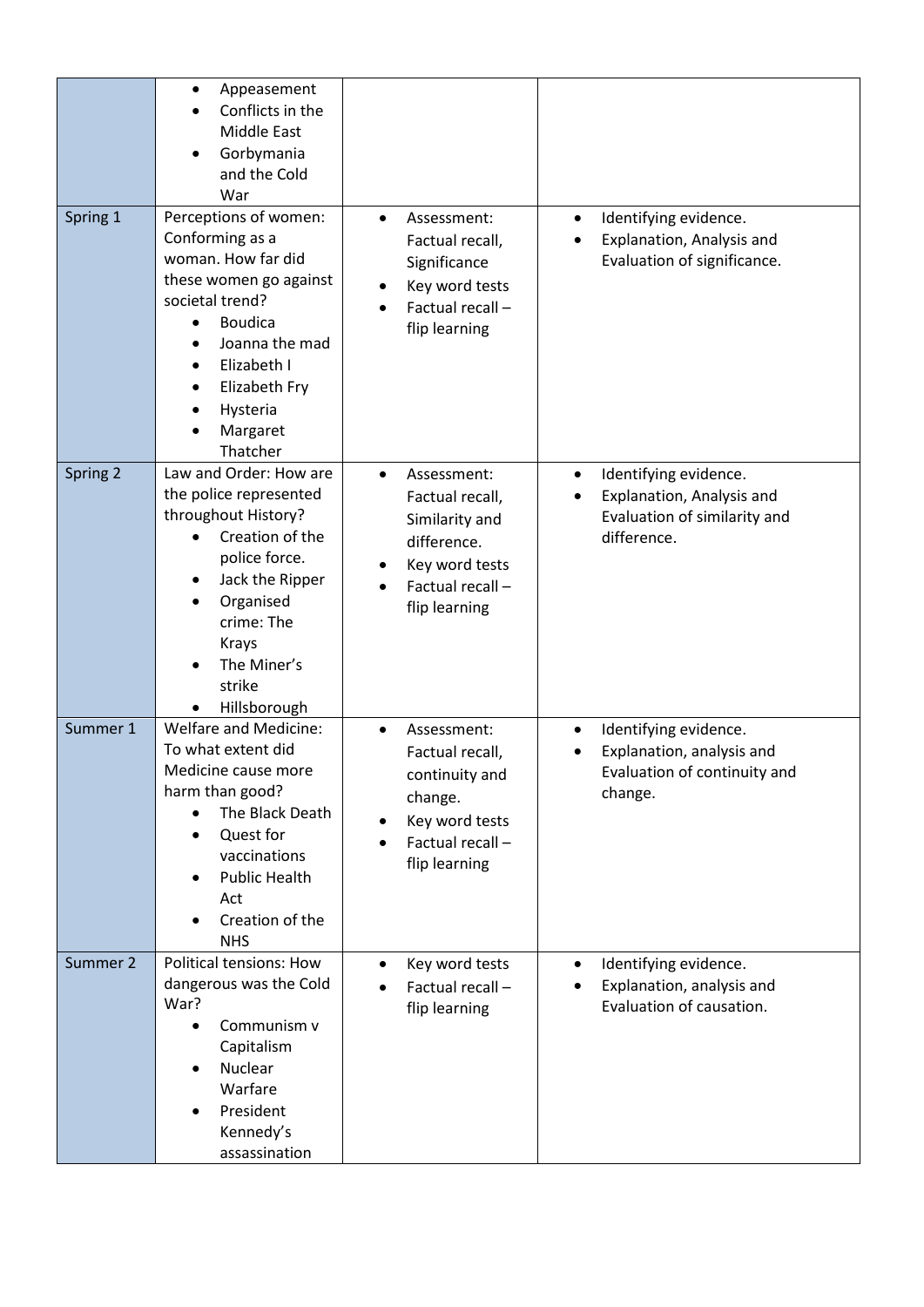|  | Living through |  |
|--|----------------|--|
|  | the Cold War   |  |

# Religious Studies

## **Yr 7**

|                | <b>Outline of Course</b>                                                                                                                                                                                                                                                                                                    | <b>Key Assessments</b>                                                                                                                                                                                                                                                                                               | <b>Skill Development</b>                                                                                                                                                                                                                                                      | <b>Key Vocabulary</b>                                  |
|----------------|-----------------------------------------------------------------------------------------------------------------------------------------------------------------------------------------------------------------------------------------------------------------------------------------------------------------------------|----------------------------------------------------------------------------------------------------------------------------------------------------------------------------------------------------------------------------------------------------------------------------------------------------------------------|-------------------------------------------------------------------------------------------------------------------------------------------------------------------------------------------------------------------------------------------------------------------------------|--------------------------------------------------------|
| Autumn Term    | Minorities, sects and cults<br>Wiccan beliefs<br>$\bullet$<br>Amish<br>$\bullet$<br>African religions<br>$\bullet$<br>Zoroastrianism<br>$\bullet$<br>Jainism<br>$\bullet$<br>Australian Aboriginal<br>beliefs<br>Aztec beliefs<br>$\bullet$                                                                                 | To be able to describe main<br>religious beliefs and<br>practices in a minority<br>religion. To be able to<br>explain how these beliefs<br>impact on the lives of the<br>adherents.<br>Key words test<br>٠<br><b>Baseline tests</b><br><b>Factual tests</b><br>$\bullet$<br>End of topic<br>$\bullet$<br>assessments | Know and understand<br>$\bullet$<br>lesser known religions<br>Supplement/ fill/plugs in<br>$\bullet$<br>gaps in prior knowledge<br>of major world religions -<br>this will be supported by<br>religion portfolio home<br>learning.                                            | Link to key term<br>Knowledge<br>Organiser<br>booklet. |
| Spring Term    | Nature and existence of the<br><b>Divine</b><br>Nature of God in<br>Christianity<br>Ontological and<br>$\bullet$<br><b>Cosmological arguments</b><br>for the existence of God<br>William Paley and design<br>٠<br>Allah<br>$\bullet$<br>Animism<br>$\bullet$<br>Shekhinah - God in the<br>$\bullet$<br>feminine<br>Humanism | To be able to explain and<br>evaluate theories on the<br>existence of God.<br>Key words test<br>٠<br><b>Baseline tests</b><br>$\bullet$<br><b>Factual tests</b><br>$\bullet$<br>End of topic<br>$\bullet$<br>assessments                                                                                             | Interpret a fuller<br>$\bullet$<br>understanding on what<br>others believe the<br>notion of God is.<br>Engage in critical<br>$\bullet$<br>thinking skills,<br>judgement and<br>evaluation of theology<br>theories.<br>Analyse different ideas<br>of what a 'God' might<br>be. | Link to key term<br>Knowledge<br>Organiser<br>booklet. |
| Term<br>Summer | <b>Numbers in religion</b><br>Trimurti<br>Trinity<br>Three marks of existence<br>Four noble truths<br>$\bullet$<br>Five pillars<br>Five K's<br>Seven days of Creation<br>Ten commandments                                                                                                                                   | To be able to describe and<br>explain how beliefs<br>influences behaviour and<br>world view in individuals<br>Key words test<br><b>Baseline tests</b><br><b>Factual tests</b><br>End of topic<br>assessments                                                                                                         | Explore how religious<br>$\bullet$<br>individuals explore and<br>perceive the world.<br>Create links to prior<br>$\bullet$<br>learning and strengthen<br>them.<br>Identify themes on how<br>beliefs influence lifestyle<br>and behaviour.                                     | Link to key term<br>Knowledge<br>Organiser<br>booklet. |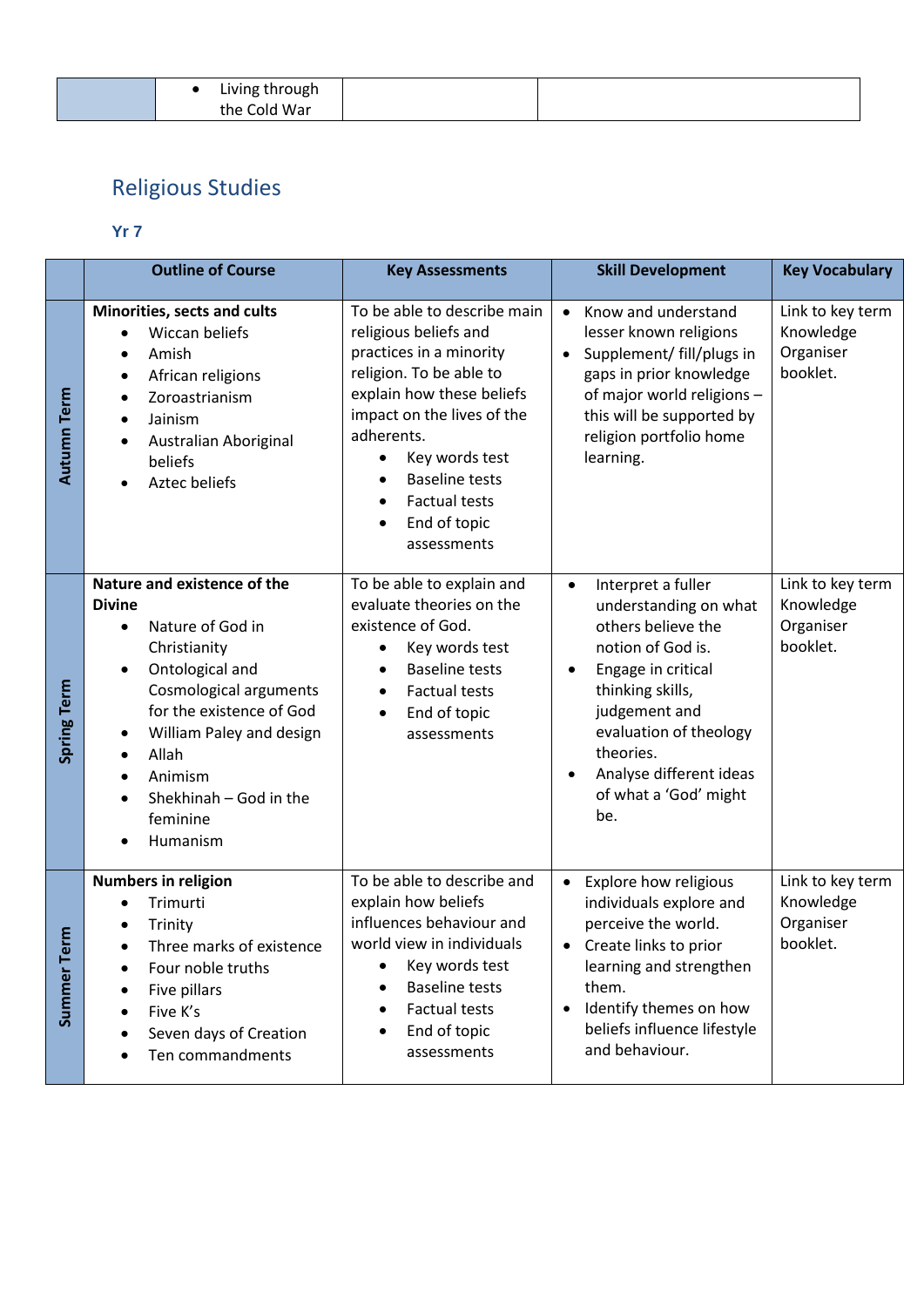| Yr8 |  |  |
|-----|--|--|
|     |  |  |

|                    | <b>Outline of Course</b>                                                                                                                                                                                | <b>Key Assessments</b>                                                                                                                                                                                                                                                                                      | <b>Skill Development</b>                                                                                                                                                                                                                                                                                                                   | <b>Key Vocabulary</b>                                  |
|--------------------|---------------------------------------------------------------------------------------------------------------------------------------------------------------------------------------------------------|-------------------------------------------------------------------------------------------------------------------------------------------------------------------------------------------------------------------------------------------------------------------------------------------------------------|--------------------------------------------------------------------------------------------------------------------------------------------------------------------------------------------------------------------------------------------------------------------------------------------------------------------------------------------|--------------------------------------------------------|
| <b>Autumn Term</b> | Prophets, leaders and gurus<br>Moses<br>Miriam<br>Muhammad<br>$\bullet$<br><b>Guru Nanak</b><br>lsa<br>٠<br>John the Baptist<br>$\bullet$<br><b>Buddha</b><br>$\bullet$                                 | To be able to describe and<br>explain how an individual<br>influenced the beliefs of<br>many and to be able to<br>evaluate why they are still<br>relevant/important to<br>believers in the modern<br>age.<br>Key words test<br><b>Baseline tests</b><br><b>Factual tests</b><br>End of topic<br>assessments | Develop investigation<br>$\bullet$<br>skills.<br>Connect and link<br>concepts of belief and<br>practice to religious<br>figures.<br>Communicate the<br>influence and impact of<br>individuals today.                                                                                                                                       | Link to key term<br>Knowledge<br>Organiser<br>booklet. |
| Spring Term        | <b>Sacred places and rites</b><br>Golden temple<br>$\bullet$<br>Lourdes<br>$\bullet$<br><b>River Ganges</b><br>Ka'ba<br>Jerusalem<br>Vatican City                                                       | To be able to describe and<br>explain why certain<br>geographical/historical<br>locations are sacred to<br>religious communities.<br>Key words test<br><b>Baseline tests</b><br><b>Factual tests</b><br>End of topic<br>assessments                                                                         | Identify physical places<br>$\bullet$<br>with religious concepts<br>Contextualise the<br>$\bullet$<br>hagiography of a<br>religious person in<br>environments<br>Cross-curricular links to<br>$\bullet$<br>geography and history.                                                                                                          | Link to key term<br>Knowledge<br>Organiser<br>booklet. |
| Erm<br>۴<br>Summer | The future?<br>Shoel: Judaism<br>Purgatory: Catholicism<br>Judgement: Islam<br>Reincarnation: Hinduism<br>Realms of existence:<br><b>Buddhism</b><br>Humanist beliefs and the<br>$\bullet$<br>afterlife | To be able to describe and<br>explain what people<br>believe happens to them<br>after death.<br>Key words test<br><b>Baseline tests</b><br>Factual tests<br>End of topic<br>assessments                                                                                                                     | Develop critical thinking<br>$\bullet$<br>and examination of how<br>belief influences<br>behaviour and vice versa<br>Describe and explain<br>varying beliefs about the<br>afterlife<br>Consider the link<br>between the action and<br>consequence<br>Justify and further<br>develop personal<br>ideas/beliefs surrounding<br>the afterlife | Link to key term<br>Knowledge<br>Organiser<br>booklet. |